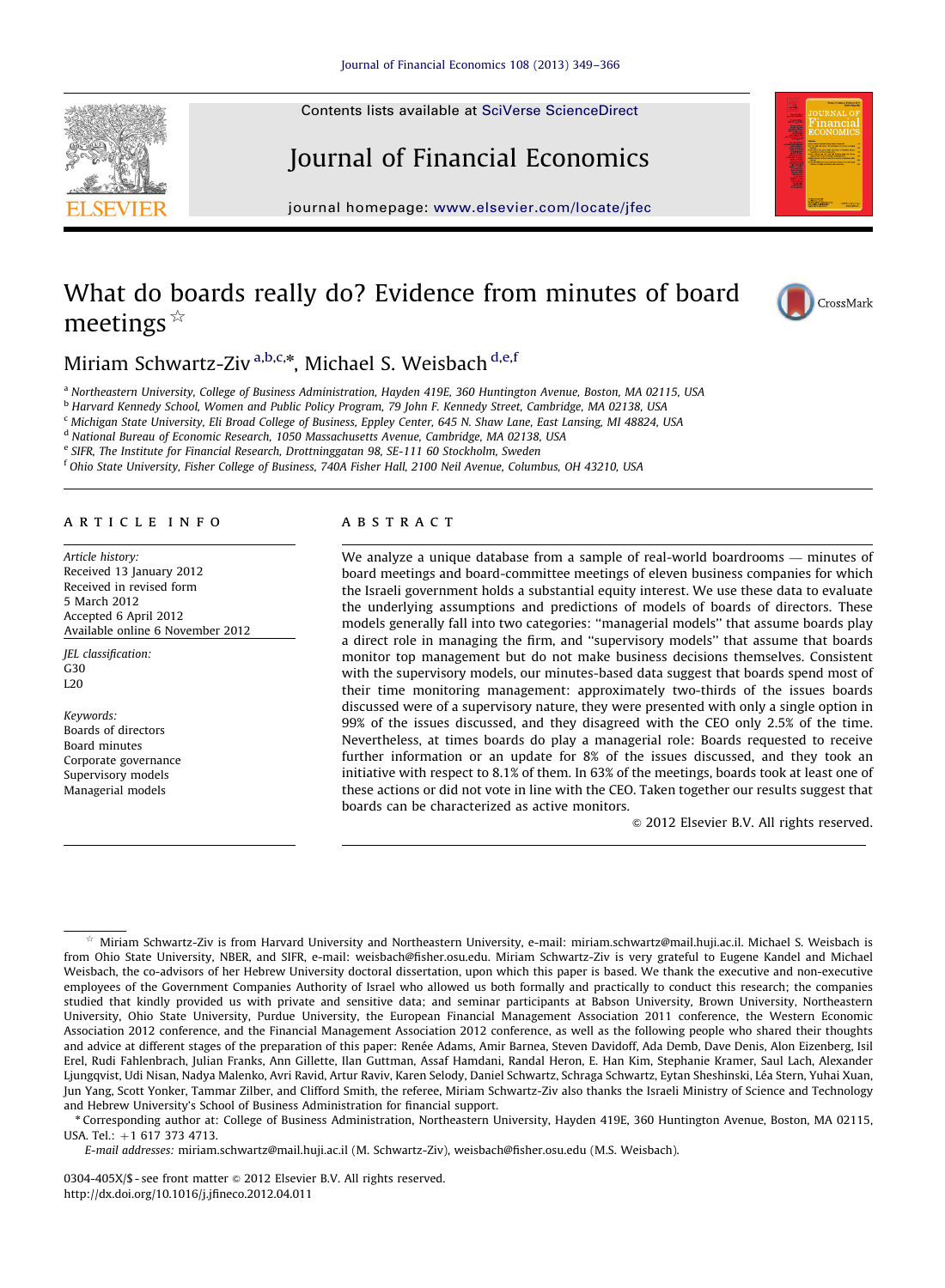# 1. Introduction

Given their central role in corporate governance, boards of directors have become a popular topic of research. A recent search of Social Science Research Network for ''board of directors'' yielded more than two thousand research papers on the topic.<sup>1</sup> A major difficulty in designing research about boards of directors is that the day-to-day workings of a boardroom are private, so that to understand the roles of boards, researchers must draw (possibly incorrect) inferences about their decision-making process from publicly observable data. The most common empirical research strategy on boards is to gather data on their structure and to draw inferences about what boards do from the way in which this structure affects observable variables about the firm. Theoretical research generally starts from a premise about what kinds of decisions boards make (managerial or supervisory), as well as the process by which these decisions are made. The uncertainty about the extent to which the empirical inferences are correct, and to which the underlying assumptions of the theoretical models characterize real world boards limits the applicability of this research.

In this paper, we supplement existing research, which is primarily based on publicly available data, with private data on the detailed minutes of board meetings for 11 Israeli business companies in which the government has a substantial equity interest (government business companies, or GBCs). Each set of minutes covers a year of meetings within the 2007–2009 period. These minutes show the details of board and board-committee meetings, including all the statements made by every participant in each meeting.<sup>2</sup> As such, they are significantly more detailed than minutes of American companies, which are usually thoroughly scrutinized by legal experts and describe board meetings only roughly. We transform the minutes into a quantitative database that characterizes the board meetings, allowing us to assess the way in which the boards work and interact with management. For each issue discussed, we describe what was discussed, whether an update was delivered or a decision was made by the board, whether there were any dissenting votes, whether the decision followed the recommendation of the chief executive officer (CEO), whether the board took an initiative to modify, define more specifically, or propose an alternative action to be taken, whether the board requested to receive further information or an update, and whether the board was presented with at least two proposals to consider. This database consists of the minutes from 155 board meetings and 247 board-committee meetings, in which 2,459 decisions were made or updates were given (1,422 decisions and 1,037 updates). $3$ 

This paper is the first to analyze board minutes in a systematic fashion. Doing so has a number of advantages over traditional empirical work that employs publicly available or interview-based data. Outcome-based empirical work typically relates board composition to observables such as CEO turnover, a hostile takeover, or adoption of a poison pill.4 These events, albeit extremely important, are unusual and do not reflect the day-to-day functions of boards. In addition, a number of studies rely on questionnaires or interviews with CEOs and directors, with the goal of capturing the essence of the way in which they work together.5 Yet, these studies rely on directors' memories and willingness to disclose their own actions, and they can, therefore, reflect inflated perceptions of directors regarding their own abilities and their contribution to the firm. The advantage of the minutes we analyze is that they record everything that happened at the meetings and provide a clear picture of what boards actually do.

A fundamental problem in the literature on boards of directors is that it has not agreed on the process by which boards govern the firm. Because of the complexity of the decision-making process inside firms, formal models of boards have generally focused their analysis on one particular role boards play. Some, including [Song and](#page-17-0) [Thakor \(2006\)](#page-17-0), [Adams and Ferreira \(2007\)](#page-17-0), and [Harris](#page-17-0) [and Raviv \(2008\)](#page-17-0), adopt a ''managerial'' approach to boards of directors that presumes boards make managerial decisions such as which projects to undertake, and which employees to hire. These models emphasize the board's role with respect to what [Fama and Jensen \(1983\)](#page-17-0) define as the ''Decision Management'' component of the decision process (i.e., the ratification and monitoring of decisions).

Alternatively, the ''supervisory'' approach, adopted by models such as [Hermalin and Weisbach \(1998\)](#page-17-0), [Almazan](#page-17-0) [and Suarez \(2003\),](#page-17-0) and [Raheja \(2005\),](#page-17-0) starts from the assumption that the main function of boards is to monitor and assess the CEO, rather than to intervene in particular issues. This approach models the board's role in what [Fama and Jensen \(1983\)](#page-17-0) refer to as the ''Decision Control'' part of the decision process (i.e., the initiation and implementation steps). The minutes data allow us to do the somewhat unorthodox testing of the underlying assumptions made in each of the two approaches, in addition to testing their predictions.

Consistent with the supervisory approach, for the sample of GBCs we consider, boards discuss issues we classified as supervisory approximately two-thirds of the time. In addition, most of the time boards go along with the CEO's wishes: in only 2.5% of the cases did boards partially or completely vote against the CEO. Finally, we find that only 1% of the time was the board presented with more than one alternative to choose from.

However, we also find evidence suggesting that some of the time boards do play a managerial role. On average,

 $<sup>1</sup>$  The search was done on April 4, 2012.</sup>

<sup>&</sup>lt;sup>2</sup> These minutes are complete and were not censored for sensitive information. In addition, the directors did not know the minutes would be used for an academic study. Perhaps a more accurate description than ''minutes'' would be ''transcripts'', but we use ''minutes'' throughout the paper because that is what they are referred to in practice.

 $3$  The minutes of meetings total 4,758 pages. The average number of pages of minutes per board meeting is 14.2; for board-committee meetings it is 10.5.

<sup>4</sup> See [Weisbach \(1988\),](#page-17-0) [Shivdasani \(1993\),](#page-17-0) and [Brickley, Coles and](#page-17-0) [Terry \(1994\).](#page-17-0)

<sup>5</sup> See, for example, [Mace \(1971\),](#page-17-0) [Lorsch and MacIver \(1989\)](#page-17-0) or [Adams \(2009\)](#page-17-0).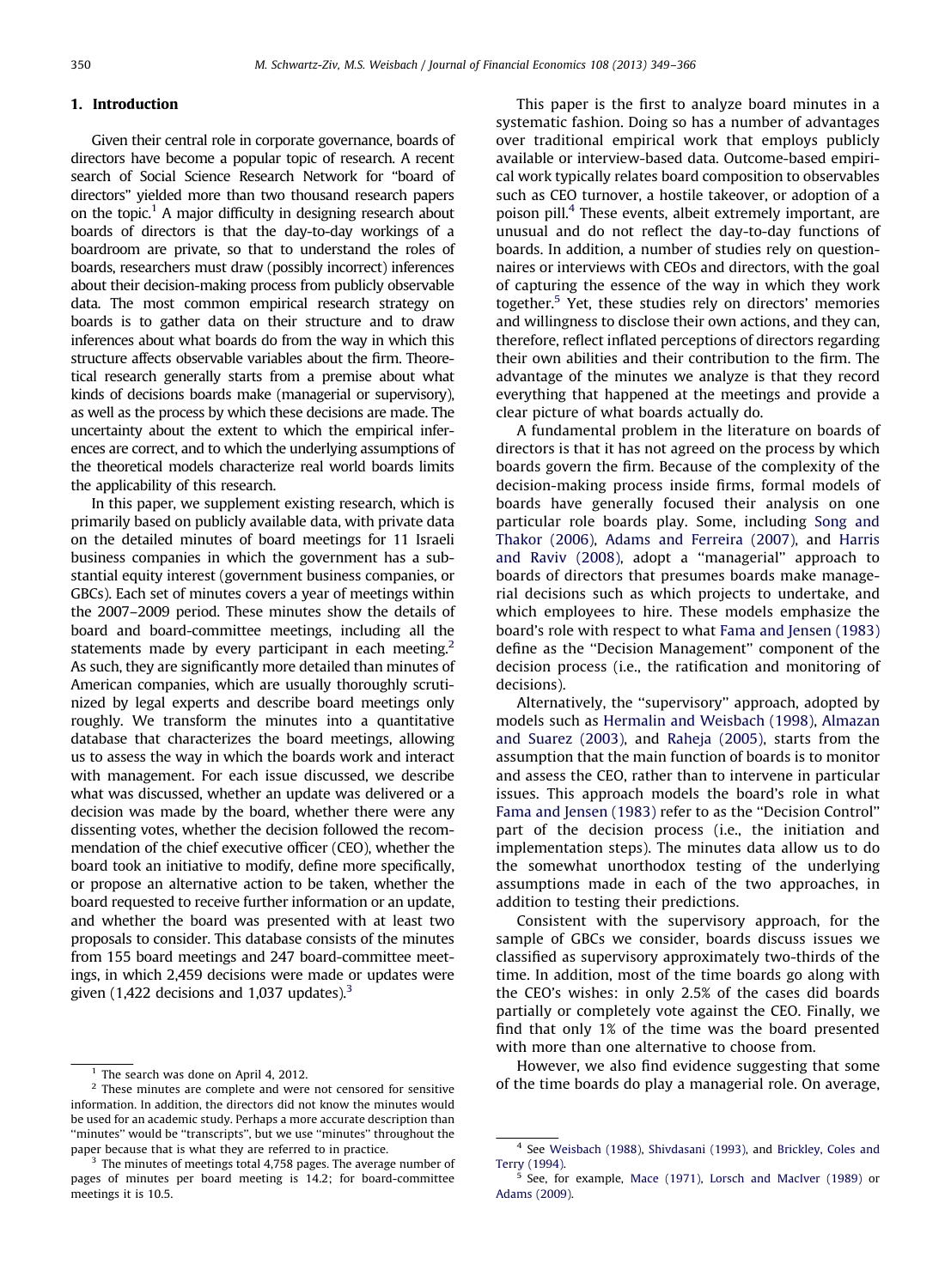in 8.1% of the issues discussed the board took an initiative on its own, implying that it actively participated in shaping the decision in these cases. In addition, in 8% of the issues the board requested to receive further information or an update. Because a number of issues are discussed at every meeting, boards played an active role on at least one issue in the majority of meetings. In 63% of the meetings, boards took at least one of the following actions: They did not vote in line with the CEO, they requested to receive further information or an update, or they took an initiative of some kind. Taken together, these findings suggest that boards can be characterized as active monitors. Most commonly, they supervise and monitor management. However, on occasion they actively make managerial decisions themselves.

The minutes data allow us to draw some inferences that are impossible to make using publicly available data. For example, our sample suggests that prior work understates the fraction of CEO departures that are forced. While our sample is too small to draw reliable estimates of the understatement, in at least two cases in our sample the CEO was clearly coerced to leave by the board, yet there would be no way to know the departure was not voluntary using only publicly available data. The existence of these cases suggests that estimates of the fraction of forced CEO turnovers that are based on publicly available data underestimate, perhaps substantially, the fraction of turnovers that are initiated by the board.

Overall, the results suggest that boards of directors play both supervisory and managerial roles. While boards spend more time on supervisory issues, managerial concerns also take up a non-negligible portion of their time. Consequently, supervisory and managerial models of boards of directors each capture some of what boards actually do, albeit incompletely.

A potential concern with this analysis is the extent to which the boards of our sample of Israeli governmentcontrolled companies reflect other companies. While it is impossible to know exactly how different our firms' governance is from that of privately held companies in both Israel and the rest of the world, several relevant factors should be considered. Because the GBCs are government-controlled, directors are appointed and not elected by shareholders and, therefore, do not have direct pecuniary incentives to maximize their firms' values. However, the GBC boards we consider are of similar size and composition as boards of publicly traded companies around the world, especially those in Israel and Europe. The directors of GBCs have the same fiduciary responsibilities as directors of private and public Israeli firms, which are very similar to those of American directors. In addition, the GBC directors are explicitly required to maximize their firm's profits, and our reading of the minutes suggests that they take this responsibility seriously. Furthermore, as we specify throughout the paper, the board dynamics we find are similar to those reported in interview-based studies, which are most often based on publicly traded U.S. companies. For these reasons, the relationship between a CEO of a GBC and his board, and among the directors of GBCs, is likely to be similar to the corresponding relationships in other boardrooms.

To understand the role of boards of directors, we believe it is necessary to observe to the extent possible how they actually function. To do so requires the kind of data for which we have access for our sample but is impossible to obtain for most firms. The fact that formal models of boards of directors are based on such wildly different underlying assumptions suggests that this approach has value and can lead to improved modeling and interpretation of empirical results of other studies. Our hope is that by opening up the black box of the board for these companies, we can shed light on how boards function in other types of companies in which the basic structure of a board supervising a CEO is present.

# 2. Business firms in which the Israeli government holds shares

This study is based on the minutes of board and board-committee meetings of 11 GBCs. These 11 companies are taken from the 34 GBCs that operate in Israel in various fields, including infrastructure, military technology, construction and housing, and services. All GBCs are overseen by the Government Companies Authority (GCA), which represents the government in its role as a shareholder.

[Table 1](#page-3-0) presents statistics on the universe of the 34 GBCs for 2007. As this table indicates, the size of these companies varies greatly. Some companies employ only tens of employees, whereas others employ more than ten thousand. The annual income of the smaller GBCs is just a few million US dollars, whereas the comparable figure for the larger firms is \$1 billion to \$4 billion USD. The latter firms are very large relative to other Israeli firms.<sup>6</sup>

Israel's 1999 ''Corporation Law'', which applies to all corporations in Israel (including government-owned firms), and its 1975 "Government Companies Law" (GCL), which applies only to government owned firms, detail the duties incumbent upon their boards. Both laws stress that the board must determine the company's policy and monitor the CEO. Concerning business companies, which are the firms examined in this study, the Government Companies Law explicitly requires that ''the firm operate according to business considerations just as firms with no government shareholder do'' (our translation).

Furthermore, the GCL specifies additional tasks for which the board is responsible, including determining the company's budget, discussing the financial reports, determining the long-term strategic plan, and choosing, appointing, and monitoring the CEO. The GCL also states that the CEO is not permitted to serve as the chairman or as a director of the firm of which he is the CEO. However, in our sample the CEO is present in virtually all meetings of the board and its committees.<sup>7</sup>

 $6$  The median income of 662 companies that were traded on the Tel Aviv Stock Exchange in 2007, and for which data are available, was \$36 million and the average was \$265 million. In 2007, only six companies traded on the TASE had an income higher than the Israel Electricity Company, the largest government company in Israel.

 $^7$  All GBCs have finance and audit board committees. In addition, most GBCs have approximately two to three additional board committees.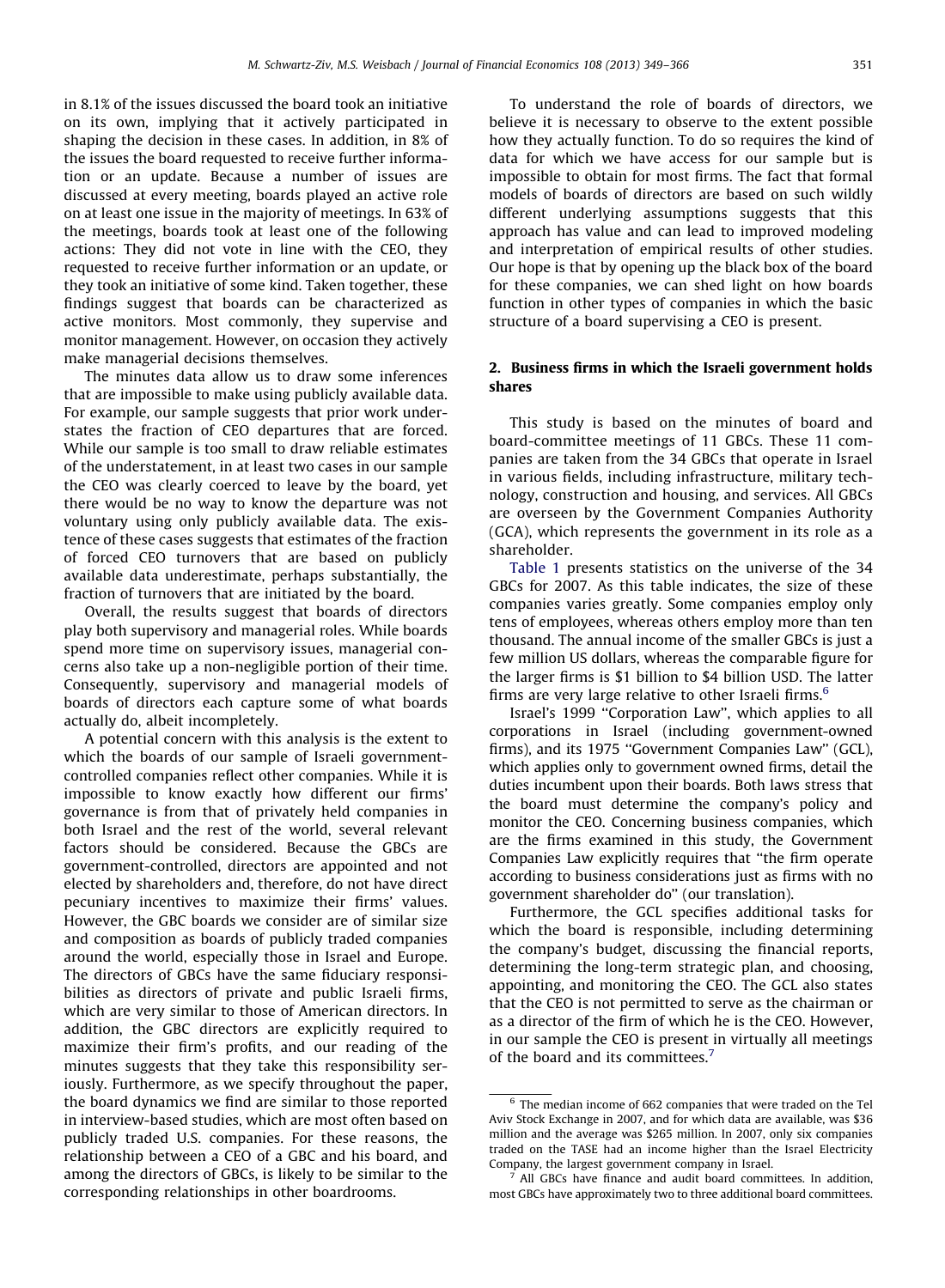<span id="page-3-0"></span>Business companies in which the Israeli government holds shares.

This table presents 2007 figures for all 34 firms engaged in business activities in which the Israeli government held shares that year. The data were taken from annual reports of the Government Companies Authority.

| Name of company                                      | Annual<br>revenue in<br>thousands of<br><b>US dollars</b> | Number of<br>employees | Field                             | Percentage<br>held by the<br>government |
|------------------------------------------------------|-----------------------------------------------------------|------------------------|-----------------------------------|-----------------------------------------|
| A.T. Communication Channels                          | 940                                                       | 8                      | Transportation and communication  | 100                                     |
| Agrexco Agricultural Export Co. Ltd.                 | 868,460                                                   | 365                    | Agriculture                       | 50                                      |
| Arim Urban Development Ltd.                          | 13.040                                                    | 28                     | Building, housing and development | 100                                     |
| Ashdod Port Company Ltd.                             | 263,670                                                   | 1,275                  | Transportation and communication  | 100                                     |
| Ashot-Ashkelon Industries Ltd.                       | 56.120                                                    | 399                    | Defense                           | 88                                      |
| Ashra the Israel Export Insurance Corporation        | 12,440                                                    | 18                     | Industry and commerce             | 100                                     |
| Atarim Tourist Development Corp. Tel Aviv Jaffa Ltd. | 6,140                                                     | 23                     | Industry and commerce             | 50                                      |
| E.M.S. Ltd.                                          | 83,130                                                    | NA                     | Electricity and water             | 100                                     |
| Eilat Port Company Ltd.                              | 27,380                                                    | 112                    | Transportation and communication  | 100                                     |
| Elta Systems Ltd.                                    | 918,750                                                   | 3.407                  | Defense                           | 100                                     |
| Haifa Port Company Ltd.                              | 210,950                                                   | 1,064                  | Transportation and communication  | 100                                     |
| Industrial Development Bank of Israel Ltd.           | 26.580                                                    | 43                     | Industry and commerce             | 49                                      |
| Insurance Fund for Natural Risks in Agriculture Ltd. | 46,000                                                    | 69                     | Agriculture                       | 50                                      |
| Isorad Ltd.                                          | 12,250                                                    | 20                     | Industry and commerce             | 100                                     |
| Israel Aircraft Industries                           | 3.292.110                                                 | 12.939                 | Defense                           | 100                                     |
| Israel Bank of Agriculture                           | 9.780                                                     | 25                     | Agriculture                       | 92                                      |
| Israel Government Coins and Medals Corporation Ltd.  | 4.560                                                     | 39                     | Industry and commerce             | 100                                     |
| Israel Military Industries Ltd.                      | 571,440                                                   | 2.966                  | Defense                           | 100                                     |
| Israel Natural Gas Lines Company Ltd.                | 7.970                                                     | 69                     | Energy and petroleum              | 100                                     |
| Israel Ports Development and Assets Company Ltd.     | 172,030                                                   | 105                    | Transportation and communication  | 100                                     |
| Israel Postal Company Ltd.                           | 421,930                                                   | 4.860                  | Transportation and communication  | 100                                     |
| Israel Railways Ltd.                                 | 222,770                                                   | 2.107                  | Transportation and communication  | 100                                     |
| Life Science Research Israel Ltd.                    | 4,820                                                     | 47                     | Industry and commerce             | 100                                     |
| Matz - The Israel National Roads Company Ltd.        | 606.470                                                   | 296                    | Industry and commerce             | 100                                     |
| Mekorot Water Co. Ltd.                               | 708,070                                                   | 2,211                  | Electricity and water             | 100                                     |
| Oil Products Pipeline Ltd.                           | 20,050                                                    | $\mathbf{0}$           | Energy and petroleum              | 100                                     |
| Petroleum and Energy Infrastructures Ltd.            | 75,750                                                    | 383                    | Energy and petroleum              | 100                                     |
| Pi-Gliloth Petroleum Terminals and Pipelines Ltd.    | 9,990                                                     | 76                     | Energy and petroleum              | 50                                      |
| Postal Bank Company Ltd.                             | <b>NA</b>                                                 | $\Omega$               | Transportation and communication  | 100                                     |
| Rafael Advanced Defense Systems                      | 1,286,160                                                 | 5.213                  | Defense                           | 100                                     |
| Rotem Industries Ltd.                                | 14.890                                                    | 95                     | Industry and commerce             | 100                                     |
| The Israel Electric Corporation Ltd.                 | 4,689,390                                                 | 12.212                 | Electricity and water             | 100                                     |
| The Marine Trust Ltd.                                | 6,240                                                     | 8                      | Building, housing and development | 50                                      |
| The National Coal Supply Corporation Ltd.            | 1.069.140                                                 | 26                     | Electricity and water             | 99                                      |

## 2.1. Boards of directors of GBCs

The bylaws of each GBC generally require that the board be made up of eight to 12 directors, with seven to ten serving directors being most common. In our sample, an average of 8.1 directors attended board meetings and 4.3 attended board-committee meetings. The bylaws of each of the companies also specify which ministers appoint the directors of the company, in most cases the minister of finance and one additional relevant minister.<sup>8</sup> In certain cases, the bylaws state that some of the directors must be employees of the ministries or representatives of the company's employees, but in no case can more than two of the latter sit on a board. The 1975 Government Companies Law imposes restrictions on

nominating politicians to GBC boards, and the nomination committee strictly enforces these restrictions. Hence, although the directors nominated must be somehow connected to the ministers, virtually no politicians were nominated to the firms examined.

GBC directors have the same fiduciary duties as directors serving on public and private Israeli companies. Israel's 1999 Corporation Law specifies these duties: ''An office holder shall owe a fiduciary duty to the company, shall act in good faith and for the benefit of the company'' [paragraph 254 (a)]. Israeli law is based on the common law and, therefore, is very similar to comparable American law. Lawsuits against officers and directors of both public and private companies are less common in Israel than in the United States. All directors in our sample have Directors and Officer's Liability Insurance, which provides them similar coverage to that provided to directors of comparable Israeli nongovernmental firms.

Directors of GBCs are appointed by the government, and in practice, their renomination does not depend on their individual, or the firm's performance. The only compensation given to GBC directors is a fixed compensation for each board or board-committee meeting they

<sup>&</sup>lt;sup>8</sup> The GCL requires that in companies in which the government holds more than half the votes in the general stockholders' meetings, directors must be at least 25 years old, be residents of Israel, and either have degrees in business, economics, law, accounting, engineering, public service, or any other field relevant to the firm, and have at least 5 years of relevant experience or experience in a senior management position. The requirements regarding the chairman are even stricter.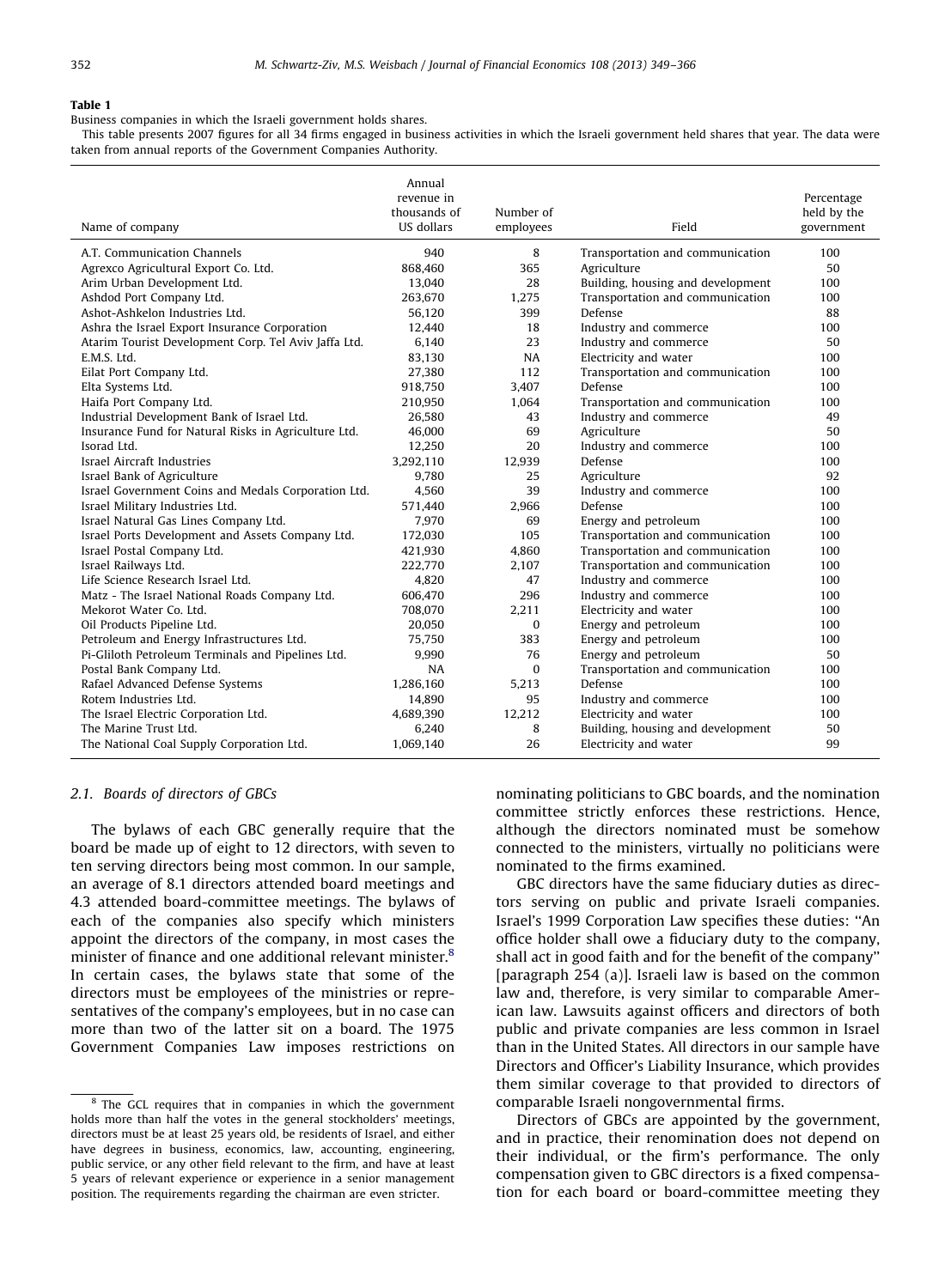<span id="page-4-0"></span>Representativeness of sample.

This table presents summary statistics on the background of the directors serving on the boards of the 11 government business companies (GBCs) for which minutes were examined, and for several other types of boards. ''NA'' indicates data are not available.

|                                                | <b>GBCs</b>                                 | Israeli listed<br>companies | Norwegian listed<br>companies | Swiss listed<br>companies | American<br>Standard<br>& Poor's 500 |
|------------------------------------------------|---------------------------------------------|-----------------------------|-------------------------------|---------------------------|--------------------------------------|
| Age                                            | 50.7                                        | 57.6                        | 52.3                          | 56.5                      | 62.1                                 |
| Have bachelor degree                           | 96%                                         | 87%                         | 29%                           | 87%                       | <b>NA</b>                            |
| Have an MBA or MA degree                       | 48%                                         | 79%                         | 22%                           | 85%                       | <b>NA</b>                            |
| Percent with executive experience <sup>a</sup> | 58%                                         | 91%                         | 50%                           | 18%                       | 62%                                  |
| Served or are serving on other boards          | 44%                                         | <b>NA</b>                   | <b>NA</b>                     | <b>NA</b>                 | <b>NA</b>                            |
| Of these: non government or NGO boards         | 21%                                         | <b>NA</b>                   | <b>NA</b>                     | <b>NA</b>                 | <b>NA</b>                            |
| Currently serving on a board of a listed firm  | <b>NA</b>                                   | 18%                         | 19%                           | 31%                       | $21\%$                               |
| Average number of directors                    | 8.4                                         | <b>NA</b>                   | 5.3                           | 8.0                       | 10.7                                 |
| Median number of annual board meetings         | 12.0                                        | <b>NA</b>                   | <b>NA</b>                     | <b>NA</b>                 | 8.0                                  |
| Year examined                                  | 2008                                        | 2009                        | 2009                          | 2003                      | 2010                                 |
| Number of companies examined                   | 11                                          | 100                         | 113                           | 269                       | 500                                  |
| Source                                         | Government Companies Israeli Stock Exchange |                             | Ahern and                     | Ruigrok, Peck, and        | Spencer                              |
|                                                | Authority database                          | Authority (2010)            | Dittmar (2012)                | Tacheva (2007)            | <b>Stuart (2010)</b>                 |

<sup>a</sup> As a rule, in most studies executive experience was defined as one of the following positions: chief executive officer, an executive position in an organization (e.g., head of a functional unit), partner, principal, or vice president. However definitions vary across studies, and therefore this variable is informative only to a limited extent.

<sup>b</sup> Figure is from [Peterson and Philpot \(2007\)](#page-17-0), and pertains to Fortune 500 boards from 2002.

attend, which ranges between \$185 and \$350 per meeting, with the exact amount a function of the company's size.<sup>9</sup>

Summary statistics on the directors of the GBCs examined are presented in Table 2, along with comparative data on boards of directors of publicly traded firms from four different countries: Israel, Norway, Switzerland, and the US. Table 2 shows that firms from different countries have boards with somewhat different backgrounds from one another, but that GBC boards do not differ dramatically from those of publicly traded companies in Israel and in other countries. More specifically, the GBC directors are only a few years younger than their counterparts serving on the boards included in Table 2, and have a reasonably similar education as their counterparts. GBC directors are more likely to have a BA, but less likely to have an MA or an MBA. Furthermore, the percentage of GBC directors with executive experience is similar to that of Norwegian and American directors.

# 3. Data and methods

We coded minutes of board meetings and boardcommittee meetings of 11 GBCs for a period of one calendar year for each company. The year for which we have minutes data was between the years 2007 and 2009 (2008 for eight of 11 companies). These minutes document all that happened during these meetings, including what each of the attendees said. Nine of the 11 companies examined provided minutes of both board meetings and board-committees, while the other two supplied only minutes from their board meetings.10 Confidentiality agreements preclude identification of the specific firms in the sample. However, all 11 firms are among those listed in [Table 1](#page-3-0). They are of different size, as measured by annual income, with a tendency toward the larger GBCs, and they reflect the different fields in which the GBCs operate. Of the 11 firms, nine were completely owned by the Israeli government, and the other two only partially (approximately 50% of the shares were held by the government).

An important limitation of the minutes data is that they do not contain information on what occurs between the CEO and the directors outside the boardroom. Undoubtedly, important interactions take place outside the boardroom, but unless these interactions are mentioned in the minutes, we are not aware of them. If directors wished that certain conversations not be documented (i.e., not appear in the minutes), the directors could have intentionally held them outside the boardroom. In this case, the minutes would not document important board activity. However, the minutes make clear that directors generally do speak their opinions, even when they differ from those of other directors or the CEO. In addition, the bulk of GBC board activity, including the decision-making process, takes place

 $9$  Although this financial compensation is not high, many candidates are interested in being directors of GBCs, because such positions provide status, the expansion of one's professional network, and enable the development of an expertise in demand in the better-paying private sector. In small and medium GBCs, the chairman is not employed on a full-time basis, and his compensation is based on the number of meetings he attends. In large GBCs, the chairman is employed on a full-time basis and, accordingly, receives (only) a monthly salary. State employees or company employees receive no additional remuneration for serving as directors.

<sup>&</sup>lt;sup>10</sup> The firms were initially requested (in 2008 and, again, in 2009) to provide minutes for the preceding calendar year. This request required the consent of the legal department of each of the companies examined. Because the length of this approval process varied substantially from one firm to another (from several weeks to more than one year), ultimately, minutes for different years were obtained from different companies. The directors themselves were not involved in this process.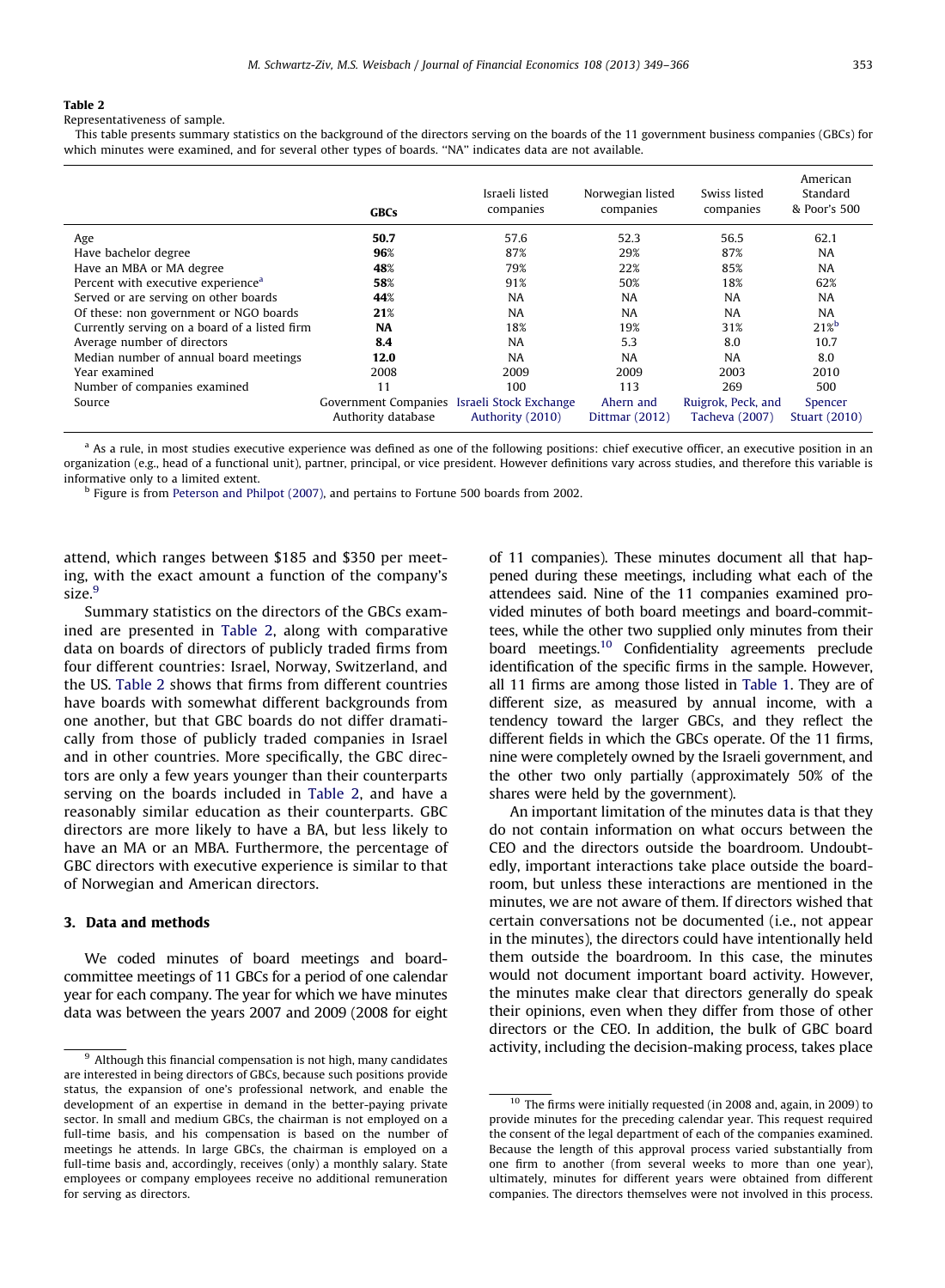in the boardroom and so is reflected in the minutes. Furthermore, in contrast to boards of American firms, which often hold dinner the evening before a board meeting, allowing directors to have informal discussions prior to the formal board meeting, GBCs do not typically have such gatherings. The infrequency of informal board gatherings outside the boardroom further suggests that the majority of relevant discussions are likely to be documented in the minutes.

The data were coded according to the content analysis methodology [\(Krippendorff, 2004;](#page-17-0) [Lieblich, Tuval-](#page-17-0)[Mashiach, and Zilber, 1998\)](#page-17-0). The content analysis methodology is a ''systematic replicable technique for comprising many words of text into fewer content categories, based on explicit rules of coding'' ([Stemler, 2001](#page-17-0)). This methodology involves constructing a quantitative database by categorizing or coding different aspects of a qualitative data set. We did all coding manually, because the coding guidelines we define require a comprehensive understanding of the content of the meetings. The essentials of the coding guidelines are as follows (for a more detailed description see the Appendix):

- 1. General information: For each update or decision, we recorded the name of the company, date of meeting, number of pages and type of meeting (board or committee), and whether the issue was merely presented as an update or, alternatively, culminated in a decision made by the board.
- 2. Aggregate topic-subjects: Each topic discussed or decision made in a board meeting or board-committee meeting was coded under one of the following five aggregate topic-subjects: audit and contracting, business issues, financial issues, formal issues, and personnel and benefits.
- 3. Topic-subjects: The five aggregate topic-subjects were further broken down to 23 topic-subjects which are listed in paragraph 9 of this section, and are defined in the Appendix.
- 4. Decision in line with CEO: For each decision made by the board, the decision was coded as either in line, partially in line, or not in line with the CEO's or management's proposal.
- 5. Further updates: The board requested to receive further information or an update on the issue discussed.
- 6. Taking an initiative: When a board actively did something that was meant to improve the company, according to its own understanding, this was coded either as a ''minor initiative'' or as a ''major initiative.'' ''Minor initiative'' indicates that the board slightly modified the original proposal. An example of a minor initiative occurred when a board approved a lease it was asked to approve, yet decided to introduce a few revisions to the details of the lease agreement. ''Major initiative'' indicates that the board took an active part in defining the steps or actions that should be taken. An example of a major initiative occurred when the board requested that a specific issue be discussed, discussed it quite thoroughly, and finally, formulated and adopted a new alternative policy.
- 7. Presentation of alternatives: The board was presented with at least two alternatives.
- 8. Dissension: Cases in which a decision was made, and one or more of the directors did not vote as the others (either opposing them or abstaining).
- 9. Supervision: All topic-subjects were divided according to whether they were of supervisory nature or not. Supervisory topic-subjects were defined as appointment of members, approving minutes of earlier meetings, audit issues, choosing a chairman for the meeting, contracting or purchases, financial reports, formal issues, legal issues, personnel and benefits, ratification of audit committee, ratification of human resources committee, ratification of operational committee, ratification of financial committee, and regulation and government. Managerial topic-subjects were defined as appointing or firing an executive, budget, business issues, business projects, cross-firm issues, investment or finance, ongoing general issues, organizational change, and strategic issues.
- 10. Consistency: To assure consistent standards all coding was executed by a single person (one of us), who reviewed the coding several times.

# 4. What can be learned from board minutes about theories of boards?

To understand the role of boards of directors in corporations, it is useful to break down the decision making process into four steps, as suggested by [Fama](#page-17-0) [and Jensen \(1983\):](#page-17-0) (1) "Initiation," (2) "Ratification," (3) "Implementation," and (4) "Monitoring". These authors refer to the Initiation and Implementation steps as ''Decision Management'' and the Ratification and Monitoring steps as ''Decision Control''. They argue that unless the firm is tightly held, an important element of corporate governance is a separation between Decision Management and Decision Control. [Fama and Jensen \(1983\)](#page-17-0) attribute boards of directors to being part of the Decision Control process. Documenting this attribution, however, is a difficult assumption to test given the private nature of board meetings.

Perhaps because the underlying process by which boards make decisions is unknown, the literature has adopted a number of alternative assumptions when modeling boards formally. In reality, consistent with the evidence we present below, boards in some circumstances play both Decision Management and Decision Control roles. However, given the complexity of formal modeling, authors have concentrated on one role or the other in their characterizations of boards of directors.

This dichotomy can be seen in [Table 3](#page-6-0), which characterizes the assumptions and predictions made in some of the leading formal models of boards of directors. This table indicates that there are two main approaches, which we refer to as managerial and supervisory models. The managerial models focus on the role of boards of directors in Decision Management, while the supervisory models on their role in Decision Control. Each approach, of course, is merely a device for understanding some aspect of board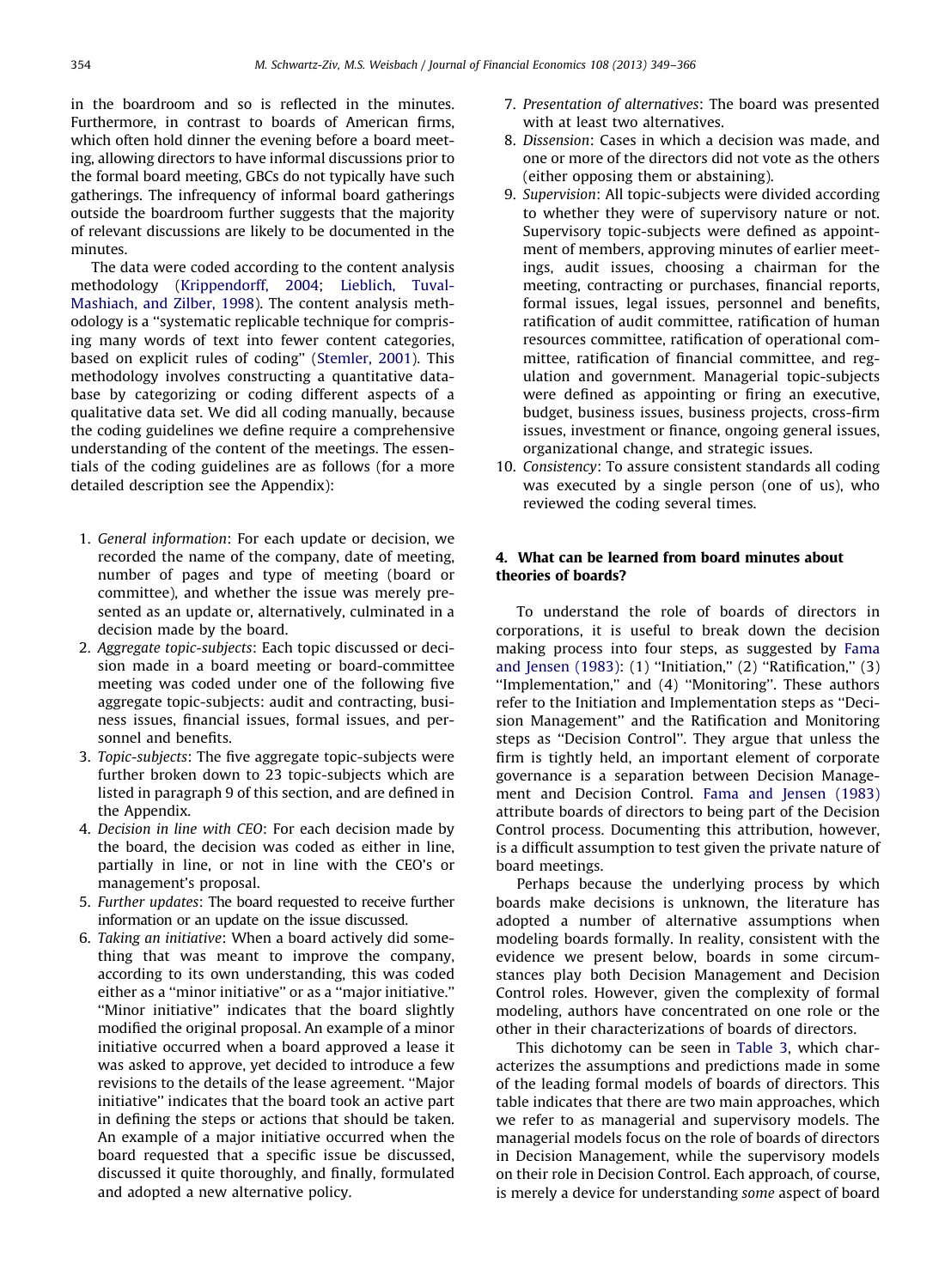<span id="page-6-0"></span>Comparison of models examining the working of boards.

Panel A presents the managerial approach models, which generally assume that the board makes decisions concerning the actual business of the firm. Panel B presents the supervisory approach models which generally presume that the board's role is assessing the performance of the chief executive officer, and deciding whether to retain or fire him.

#### Panel A: Managerial approach models

|                                                            | Song and<br>Thakor (2006) | Adams and Ferreira<br>(2007)            | Harris and Raviv (2008)                                | Baranchuk and Dybvig<br>(2009)              | Levit (2011)                                   | Malenko (2011)                         | Horstmeyer and Zhu<br>(2011)          |
|------------------------------------------------------------|---------------------------|-----------------------------------------|--------------------------------------------------------|---------------------------------------------|------------------------------------------------|----------------------------------------|---------------------------------------|
| Managerial or supervisory approach?                        | Managerial                | Managerial                              | Managerial                                             | Managerial                                  | Managerial                                     | Managerial                             | Managerial                            |
| Is monitoring the board's main role?                       | No                        | No                                      | No                                                     | No                                          | No                                             | No                                     | No                                    |
| Is disagreement between the board and the CEO<br>expected? | Possibly                  | Yes                                     | Yes                                                    | Yes                                         | Yes                                            | Yes                                    | Possibly                              |
| Is the board monolithic?                                   | Yes                       | Yes                                     | Yes                                                    | No                                          | Yes                                            | No                                     | Yes                                   |
| Does the board make business decisions?                    | Mostly                    | Yes                                     | Yes                                                    | Yes                                         | Very likely                                    | Very likely                            | Yes                                   |
| Does the board choose from several options?                | Only one at a<br>time     | Yes                                     | Yes, the scale of an investment Yes, an optimal action |                                             | Possibly                                       | Possibly                               | Only one at a time                    |
| In what way is the board active?                           | Screening<br>projects     | Interfering in the<br>project selection | Acquiring information,<br>choosing scale of investment | Choosing an optimal<br>action               | Choosing an optimal<br>project                 | Communicating and<br>making a decision | Screening projects                    |
| Main focus of model?                                       | Career<br>concerns        | Advising and<br>monitoring the CEO      | Insiders versus outsiders                              | How a group of directors<br>reach consensus | Disclosure of<br>information, expert<br>boards | Communication<br>among directors       | Board composition,<br>career concerns |

Panel B: Supervisory-approach models

|                                                            | Hermalin and<br>Weisbach (1998)                              | Warther<br>(1998)                 | Almazan and<br>Suarez (2003)                         | Graziano and<br>Luporini (2003)                               | Raheja (2005)                                                   | Dominguez-<br>Martinez,<br>Swank, and<br><b>Visser (2008)</b> | Laux and Laux<br>(2008)                                     | Chakraborty<br>and Yilmaz<br>(2010)                       | Chemmanur<br>and<br>Fedaseyeu<br>(2011) |
|------------------------------------------------------------|--------------------------------------------------------------|-----------------------------------|------------------------------------------------------|---------------------------------------------------------------|-----------------------------------------------------------------|---------------------------------------------------------------|-------------------------------------------------------------|-----------------------------------------------------------|-----------------------------------------|
| Managerial or supervisory approach?                        | Supervisory                                                  | Supervisory                       | Supervisory                                          | Supervisory                                                   | Mostly<br>supervisory                                           | Supervisory                                                   | Supervisory                                                 | Mostly<br>supervisory                                     | Mostly<br>supervisory                   |
| Is monitoring the board's main role?                       | Yes                                                          | Yes                               | Yes                                                  | Yes                                                           | Yes                                                             | Yes                                                           | Yes                                                         | <b>Yes</b>                                                | Yes                                     |
| Is disagreement between the board and the CEO<br>expected? | N <sub>0</sub>                                               | No                                | N <sub>o</sub>                                       | No                                                            | Yes, if the CEO<br>proposes an<br>inferior project              | No                                                            | No                                                          | In one of the<br>scenarios                                | N <sub>0</sub>                          |
| Is the board monolithic?                                   | Yes                                                          | N <sub>0</sub>                    | Yes                                                  | Yes                                                           | Yes                                                             | Yes                                                           | Yes                                                         | Yes                                                       | N <sub>0</sub>                          |
| Does the board make business decisions?                    | No                                                           | No                                | N <sub>o</sub>                                       | N <sub>o</sub>                                                | Monitors these<br>decisions                                     | N <sub>0</sub>                                                | No                                                          | Not regularly,<br>at most reject<br>the CEO's<br>proposal | Not in the<br>basic model               |
| Does the board choose from several options?                | N <sub>0</sub>                                               | No                                | N <sub>0</sub>                                       | No                                                            | N <sub>0</sub>                                                  | N <sub>0</sub>                                                | N <sub>0</sub>                                              | No                                                        | No                                      |
| In what way is the board active?                           | Retaining or firing<br>the CEO                               | Retaining<br>or firing the<br>CEO | Replacing the<br>CEO when<br>severance pay<br>exists | Selecting and<br>firing the CEO                               | Approving or<br>rejecting a<br>project,<br>replacing the<br>CEO | Disciplining<br>and firing the<br>CEO                         | Setting CEO pay<br>and overseeing<br>financial<br>reporting | Possibly<br>rejecting the<br>CEO's proposal               | Replacing<br>the CEO                    |
| Main focus of model?                                       | Replacement of<br>CEO by<br>endogenously<br>chosen directors | Dissension.<br>CEO<br>succession  | Replacement<br>of CEO.<br>severance pay              | Replacement of<br>CEO by a board<br>that chose a "bad"<br>CEO | Optimal board<br>size and board<br>composition                  | Replacement of<br>CEO                                         | Conducting<br>conflicting tasks<br>via committees           | Optimal<br>information<br>sharing                         | Dissension.<br>CEO<br>succession,       |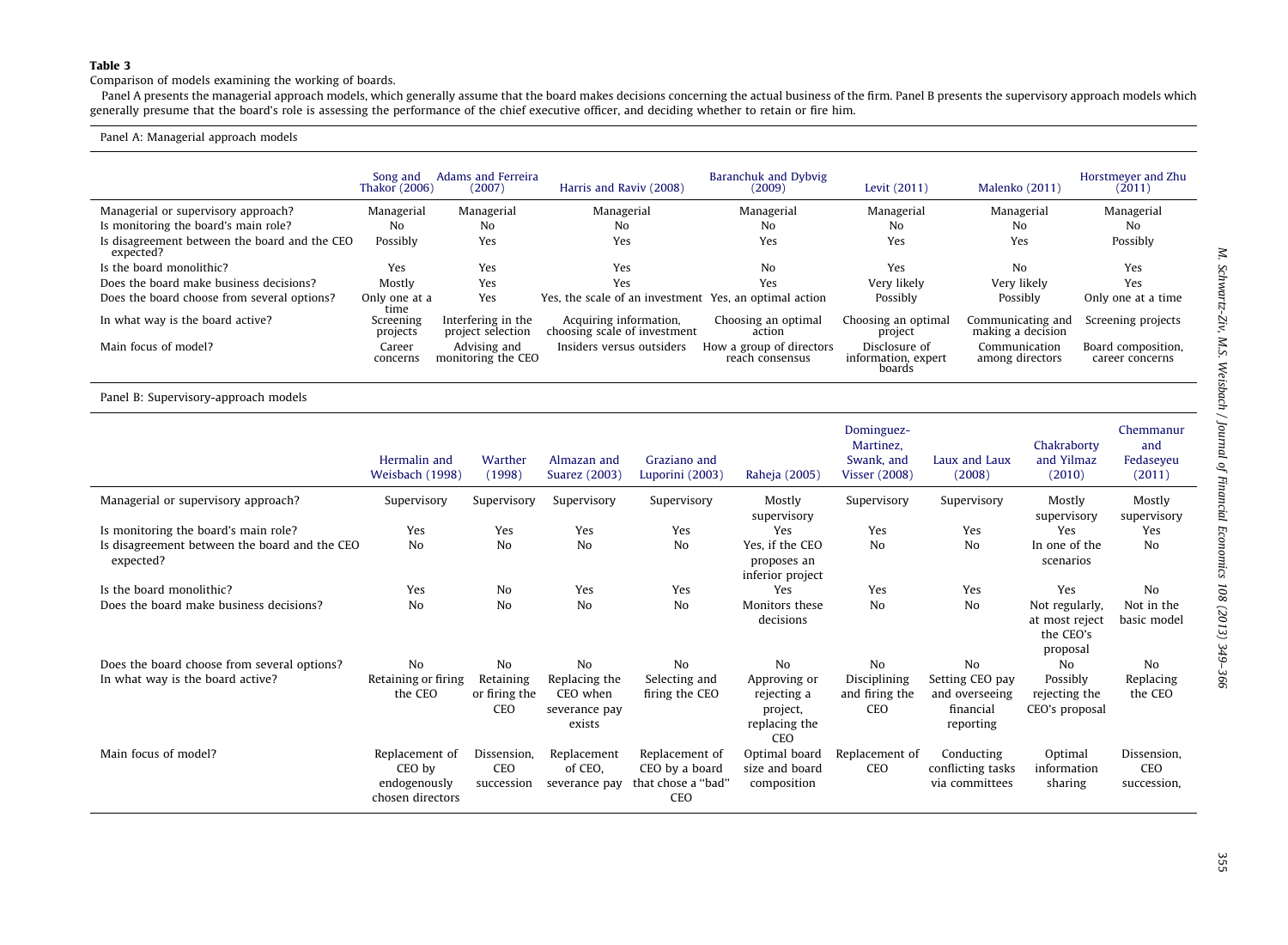behavior, and none is meant to characterize boards completely. Consequently, these models are meant to complement one another and should not be thought of as mutually exclusive.

In managerial models, boards typically choose a project from a number of potential projects the firm can undertake. For example, in [Adams and Ferreira \(2007\)](#page-17-0) the board is presented with alternative potential projects, from which it chooses one. In [Baranchuk and Dybvig](#page-17-0) [\(2009\)](#page-17-0) the board chooses an optimal action from a set of possible actions, and in [Harris and Raviv \(2008\),](#page-17-0) the board chooses the optimal scale of an investment. Because in these models the CEO and the directors have different utility functions, in equilibrium there is generally disagreement between the CEO and the directors. Panel A of [Table 3](#page-6-0) provides further information on the structure and predictions of these and other models based on the managerial approach.

In contrast to the managerial approach, the supervisory approach assumes that the board's role is to evaluate management, not to make decisions themselves. The general setup of these models consists of the CEO proposing a project, the board observing the earnings derived from it, assessing the CEO's performance and deciding whether to retain or to fire him. These models assume that the board's work consists of supervising the CEO, evaluating his performance on a regular basis, and potentially replacing him. In these models, the board is not involved in the day-to-day decisions of the firm. In the supervisory-approach models, apart from acquiring signals pertaining to the quality of the CEO, evaluating management is typically the only action the board takes. [Hermalin and Weisbach \(1998\)](#page-17-0), [Almazan and Suarez](#page-17-0) [\(2003\)](#page-17-0), [Graziano and Luporini \(2003\)](#page-17-0), [Raheja \(2005\)](#page-17-0), [Dominguez-Martinez, Swank, and Visser \(2008\),](#page-17-0) and [Chemmanur and Fedaseyeu \(2011\)](#page-17-0) all adopt variants of this supervisory approach. Panel B of [Table 3](#page-6-0) provides a description of these and other models based on the supervisory approach.

Distinguishing the relative importance of the supervisory and managerial roles of boards has been difficult. Most previous work tries to relate factors associated with board structure to publicly observable outcomes, such as CEO turnover, firm performance, or adoption of a poison pill.<sup>11</sup> In contrast, the minutes of board meetings document what is actually discussed in boardrooms. Relying on minutes has a number of advantages over traditional research on boards. The minutes allow us to observe the details of the involvement of boards and the extent they are active and, consequently, to understand which underlying assumptions and predictions concerning boards are most realistic.

# 5. The supervisory approach to boards of directors

In this section we present the evidence that supports the supervisory approach. In particular, we examine the extent to which the board's work consists of supervising and monitoring the CEO, and potentially replacing him.

## 5.1. What kind of issues do boards discuss?

We classify each of the 23 topic-subjects as either supervisory or managerial. Managerial issues include the type of issues for which boards play a management role. Therefore, managerial issues include, for example, the topic-subjects that pertain to business issues and firing and hiring the CEO. In contrast, the supervisory issues include the issues boards are expected to oversee top management, but not to make the managerial decisions themselves. For example, approving a financial report is classified as supervisory because the board's role with regard to these reports is mainly verifying that they are properly conducted, not creating these reports themselves.<sup>12</sup>

[Table 4](#page-9-0) and Column 2 of [Table 5](#page-9-0) indicate that, weighted by firm, on average 67% of the issues discussed by the entire boards were classified as supervisory. In board-committees, this percentage is even higher, with 80% of the issues discussed classified as supervisory. In Columns 4 and 5 of [Table 5](#page-9-0) we estimate the percentage of time boards discuss supervisory and managerial issues, estimated using the number of lines in the minutes that document discussions of each type of issue, assuming that a constant amount of time is spent on each line of the minutes. The proportion of estimated time spend on each issue is similar to that on the number of issues spent on each topic: 57% of the time spent at board meetings, and 74% of those discussed at board-committee meetings, were on issues categorized as supervisory.

The fact that the majority of the time boards discuss supervisory issues has also been shown in interviewbased studies such as Mace ([1971\),](#page-17-0) [Lorsch and MacIver](#page-17-0) [\(1989\)](#page-17-0) and [Carter and Lorsh \(2003\)](#page-17-0). Relatedly, [Adams](#page-17-0) [\(2003\)](#page-17-0) examines the portion of compensation paid to boards of Fortune 500 companies linked to each of the committees. She finds that most of the compensation boards receive that can be linked to a specific committee is given for monitoring tasks. Adams interprets this finding similarly to the way we interpret our findings, that boards devote effort primarily to monitoring. Taken together, our findings provide support that the most common task of the boards is monitoring of management.

In addition to monitoring, boards potentially play a managerial role in firms by being involved in the actual business. We consider the extent to which they do so in our sample. Column 3 of [Table 6](#page-10-0) indicates that GBC boards do sometimes perform a managerial role, but it does not take up a majority of their time. On the aggregate topicsubject level, only 24% of the discussions pertained to business issues. Furthermore, only 1% of the issues discussed pertained to issues of strategy (not reported in

<sup>&</sup>lt;sup>11</sup> See [Hermalin and Weisbach \(2003\)](#page-17-0) and [Adams, Hermalin, and](#page-17-0) [Weisbach \(2010\)](#page-17-0) for surveys with detail on the individual studies.

 $12$  The way in which we classify issues is presented in [Section 3,](#page-4-0) no 9. If we change the classification scheme so that hiring and firing executives is considered supervisory, the numbers reported below change only slightly, with the fraction of issues and time spent on supervisory issues increasing by 2–3 percentage points.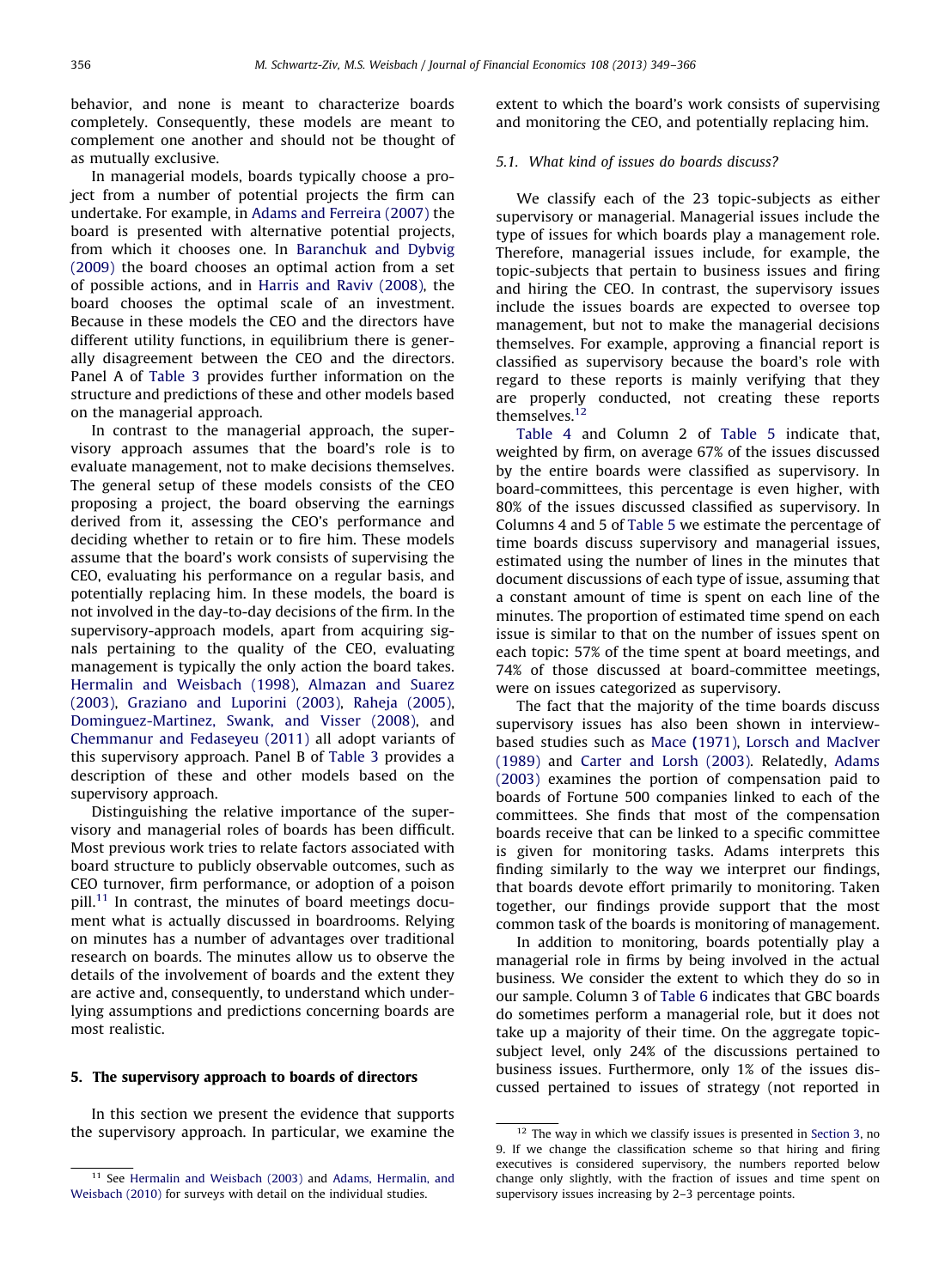[Table 6](#page-10-0)). These findings stress that the boards rarely had formal and structured discussions of the firm's overall strategy or even of the firm's policy about a specific major issue or field. Furthermore, as Columns 4 and 5 of [Table 6](#page-10-0) indicate, on the aggregate topic-subject level, in 67% of the cases in which boards discussed business issues they were provided with updates; only in the remaining 33% did they make decisions on these issues.

The following example from the minutes illustrates how boards can be involved in a major business decision, without making the decision. A firm encountered a situation in which it was forced to stop working with one of its major strategic partners and was compelled to find a new strategic partner. The CEO of this firm regularly updated the board on the different strategic partners with which he was negotiating. When the time came to choose the new strategic partner, the CEO made the decision. He explained to the board why he chose to collaborate with the chosen strategic partner, i.e., his decision was delivered to the board as an update and was not even formally approved by the board. The only decision the board was requested to make in this case was to approve the legal papers, which were presented to the board two meetings after the CEO announced his decision. As [Brickley, Smith,](#page-17-0) [and Zimmerman \(2004\)](#page-17-0) stress, an employee can be empowered by granting her decision-making authority, while the board maintains the overall control. This example demonstrates how the CEO can be empowered by the board to carry out Decisions Management steps, while the board carried out Decision Control steps.

# 5.2. Are boards given an opportunity to choose among options?

Some of the managerial models assume that the boards choose one of several proposed alternatives. For example, in [Adams and Ferreira \(2007\)](#page-17-0) the board chooses an optimal project out of two or more alternatives, and in [Baranchuk and Dybvig \(2009\)](#page-17-0) the board chooses to take an action from a set of possible actions. In contrast, because most other supervisory models surveyed in Panel B of [Table 3](#page-6-0) do not allow boards to make decisions concerning the firm's operations (apart from choosing and firing the CEO), these models do not consider the possibility that boards are presented with alternatives. For example, [Chakraborty and Yilmaz \(2010\)](#page-17-0) assume that the most boards can do is to approve or reject a specific proposal made by the management. Therefore, data on the extent to which boards are presented with options in practice, provide a way to evaluate the extent to which each of the two modeling approaches provide a realistic characterization of boards.

[Table 4](#page-9-0) indicates that, at the firm level, in only 1% of the cases in which decisions were made was the board presented with more than one option, with firm-specific averages ranging from 0% to 4.55%. These figures imply that, as a rule, boards were not presented with information concerning alternatives and, accordingly, in practice could only accept or reject a single proposal. These findings are consistent with the notion that most of the

time the CEO has the specific knowledge about the particular details of the proposals, and he also has the decision rights about its implementation (see [Brickley,](#page-17-0) [Smith, and Zimmerman, 2004](#page-17-0), Chapter 18). Although the minutes document explicit requests of directors that they be presented with alternatives, the same directors making these requests usually wanted the alternatives to be presented with a clear recommendation as to which alternative the CEO and management preferred.

One relatively rare case in which the board was asked to choose between alternatives concerned specific assumptions that had to be made in the firm's financial reports that impacted these reports dramatically. Different parties involved (internal and external to the firm) disagreed upon the correct set of assumptions and, consequently, the board was requested to approve one of two different sets of assumptions presented to them. The directors refused to make a decision, instead demanding that the parties involved agree upon one set of assumptions, which would thereafter be presented to the board for approval. Only after this dispute continued for several months, and the board was left with no choice but to take a stand, did it eventually take one.

# 5.3. Disagreement between the board and the CEO

Managerial models typically suggest that boards sometime select projects that are not in line with the CEO's wishes. For example, in [Adams and Ferreira \(2007\)](#page-17-0), the board and the manager have different utility functions, implying that the boards' preferred project will in general be different from that of the CEO. Similarly, [Harris](#page-17-0) [and Raviv \(2008\)](#page-17-0) model the way in which the board determines the optimal scale of the investment for a project, which can differ from the scale of the original proposal, and in [Horstmeyer and Zhu \(2011\)](#page-17-0), the key issue is whether the board chooses to vote for the project proposed by the CEO. Hence, [Adams and Ferreira \(2007\)](#page-17-0), [Harris and Raviv \(2008\),](#page-17-0) and [Horstmeyer and Zhu \(2011\)](#page-17-0) all predict that the board will make decisions that are not in line with the original proposals made by the CEO.

In contrast, models based on the supervisory approach do not predict that disagreement will be common between management and the board. For example, [Warther \(1998\)](#page-17-0) predicts that board will in most cases vote in favor of management because dissension can be costly to directors who deviate from their colleagues' votes. In monitoring models such as [Hermalin and](#page-17-0) [Weisbach \(1998\)](#page-17-0), [Graziano and Luporini \(2003\)](#page-17-0), [Dominguez-Martinez, Swank, and Visser \(2008\),](#page-17-0) and [Chemmanur and Fedaseyeu \(2011\)](#page-17-0), the board is not involved in any managerial decisions. Instead, its activity is limited to choosing between retaining the CEO and firing him. Because the board does not interfere in running the business, no disagreement exists between the board and the CEO about managerial decisions.<sup>13</sup>

<sup>&</sup>lt;sup>13</sup> However, some disagreement exists between the board and CEO in these models. For example, in [Hermalin and Weisbach \(1998\)](#page-17-0), boards and CEOs disagree and negotiate over the choice of future directors.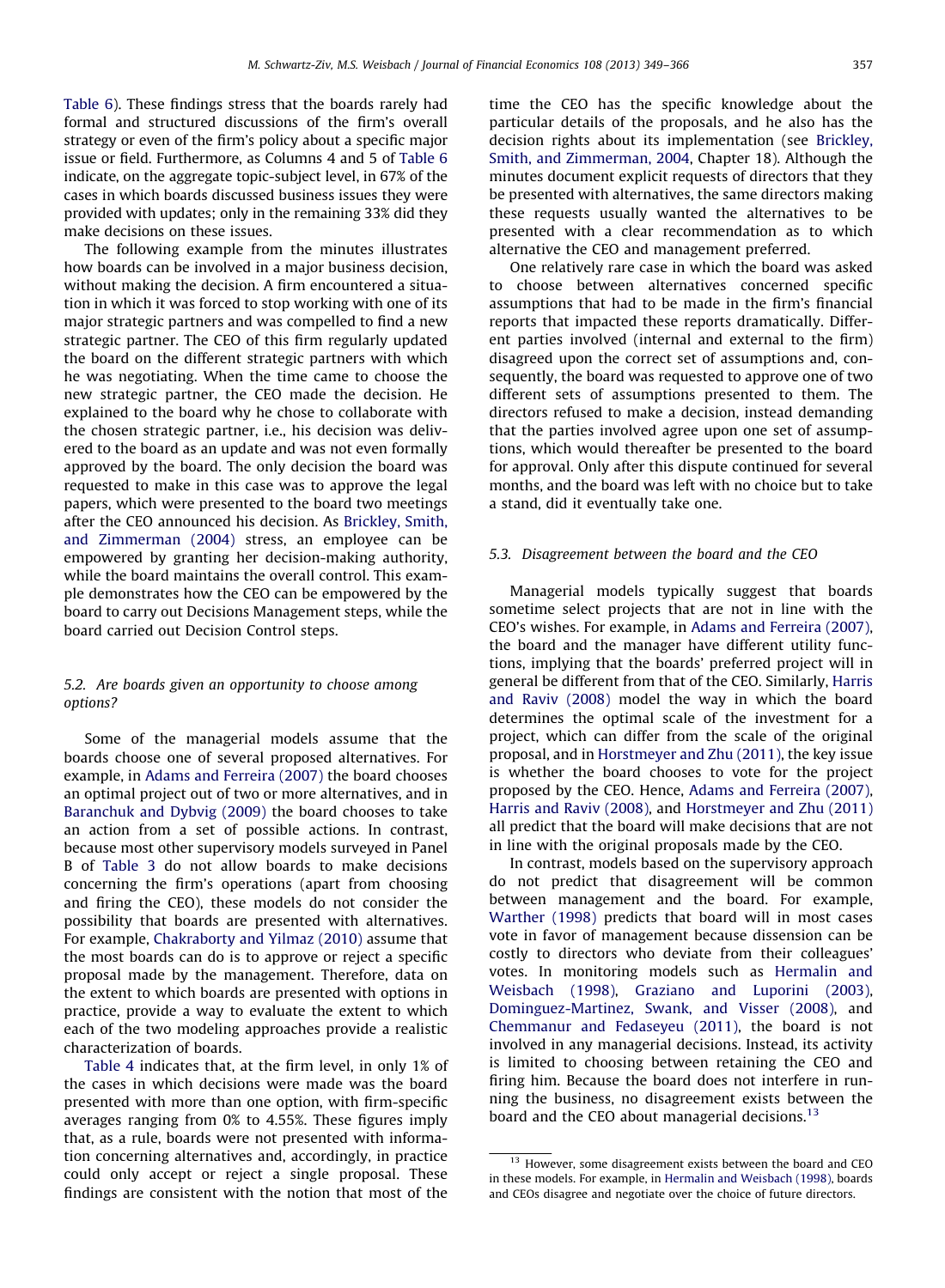## <span id="page-9-0"></span>Summary statistics on the work of boards.

This table presents summary statistics on firm level for the variables that document the work of boards and their dynamics at board meetings and board-committee meetings for the 11 Israeli government business companies examined. In each column, n is the cumulative number of all cases examined, which aggregate to 2,459 decisions and updates or to 1,422 decisions, depending on the variable. Each variable is calculated by first computing an average figure for each firm, and then computing the equally weighted average across the 11 firms. The variables present the percentage of cases boards discussed a supervisory issue as opposed to a managerial one; time boards discussed supervisory issues as opposed to a managerial ones (estimated based on the number of lines in the minutes that document discussions of supervisory versus managerial issues); cases they made a decision as opposed to received an update; cases they were presented with at least two alternatives; cases they requested to receive further information or an update; cases they did not vote in line or voted only partially in line with the chief executive officer's proposal; cases they did not vote unanimously; cases they took a minor initiative (the board slightly modified the original proposal); and cases they took a major initiative (the board took an active part in defining the steps or actions that should be taken by the firm).

|                    | Percent cases<br>supervisory | Percent time<br>supervisory<br>issues discussed issues discussed | Decision<br>made | Two<br>alternatives | Information<br>or update<br>requested | Not or<br>partially in<br>line | Not<br>unanimous | Minor<br>initiative | Major<br>initiative |
|--------------------|------------------------------|------------------------------------------------------------------|------------------|---------------------|---------------------------------------|--------------------------------|------------------|---------------------|---------------------|
| Average            | 66.9%                        | 71.8%                                                            | 60.8%            | 1.0%                | 8.0%                                  | 2.5%                           | 3.3%             | 4.7%                | 3.4%                |
| Median             | 69.9%                        | 73.0%                                                            | 57.0%            | 0.0%                | 5.4%                                  | 2.6%                           | 1.2%             | 4.5%                | 3.0%                |
| Minimum            | 44.7%                        | 55.3%                                                            | 42.1%            | 0.0%                | 1.0%                                  | 0.0%                           | 0.0%             | 0.0%                | 0.0%                |
| Maximum            | 88.1%                        | 90.8%                                                            | 76.8%            | 4.6%                | 21.1%                                 | 7.9%                           | 18.8%            | 10.9%               | 7.7%                |
| Standard deviation | 11.9%                        | 10.6%                                                            | 12.9%            | 1.4%                | 6.7%                                  | 2.2%                           | 5.4%             | 3.2%                | 2.5%                |
| n                  | 2,459                        | 2,459                                                            | 2,459            | 1,422               | 2,459                                 | 1,422                          | 1,422            | 2,459               | 2,459               |

#### Table 5

#### Supervisory versus managerial issues discussed by boards.

This table categorizes the 2,459 topic-subjects discussed at board meetings and board-committee meetings of the GBCs examined, broken down according to whether they were of supervisory or managerial nature. For board meetings minutes of 11 Israeli government business companies are examined, and for board-committee meetings minutes of nine GBCs were examined. Each variable is calculated by first computing an average figure for each firm, and then computing the equally weighted average across all firms examined. Supervisory topic-subjects are defined as appointment of members, approving minutes of earlier meetings, audit issues, choosing a chairman for the meeting, contracting or purchases, financial reports, formal issues, legal issues, personnel and benefits, ratification of audit committee, ratification of human resources committee, ratification of operational committee, ratification of financial committee, and regulation and government. Managerial topic-subjects are defined as appointing or firing an executive, budget, business issues, business projects, cross-firm issues, investment or finance, ongoing general issues, organizational change, and strategic issues. Columns 2 and 3 show the percentage of cases in which boards discussed supervisory issues as opposed to managerial ones; Columns 4 and 5 document the percentage of time boards discussed supervisory issues as opposed to managerial ones. The figures reported in Columns 3 and 4 are estimated based on the number of lines in the minutes that document discussions of supervisory issues as opposed to those documenting managerial ones.

| Type of meeting at which topic-subject is<br>discussed<br>(1) | Supervisory<br>cases<br>(2) | Managerial<br>cases<br>(3) | Supervisory<br>time<br>(4) | Managerial<br>time<br>(5) | Number of<br>cases<br>(6) | Number of<br>companies<br>(7) |
|---------------------------------------------------------------|-----------------------------|----------------------------|----------------------------|---------------------------|---------------------------|-------------------------------|
| Board                                                         | 67%                         | 33%                        | 57%                        | 43%                       | 1.313                     |                               |
| Board-committee                                               | 80%                         | 20%                        | 74%                        | 26%                       | 1.146                     | 9                             |
| Board and committees                                          | 72%                         | 38%                        | 65%                        | 34%                       | 2.310                     |                               |
| Total number of cases examined                                | 1.696                       | 763                        | 1.696                      | 763                       | 2.459                     | 11                            |

In our sample, consistent with the supervisory models, boards almost always approved what they were asked to approve. In only 0.9% of the cases did the boards vote against the CEO's view, and in only an additional 1.5% of the cases was their vote only partially in line with the CEO's. Thus, as Tables 4 and 7 show, only in one of 40 cases (2.5%) did boards refuse, completely or partially, to ratify the CEO's proposal.<sup>14</sup> Moreover, as [Table 7](#page-10-0) indicates, the percentage of cases in which boards totally or partially rejected the CEO's proposal with regard to business issues equaled only 1% (as opposed, for example, to personnel and benefits issues, for which the rejection rate

equaled 4.5%). In other words, rejection rates for business issues are even lower than the average rejection rate of all cases examined.

The following example from our sample demonstrates how seeds of disagreement can lead to a vote that is not in line with the CEO's initial proposal. In two different boardrooms, the CEO requested that the board approve the annual budget he proposed. In both cases the board was of the opinion that the budget should be cut substantially. In the first firm, the board demanded that the CEO put together a different budget in which large cuts be made, some of which were specifically discussed in the boardroom. In this case, the board did not vote in line with the CEO's proposal. In contrast, in the second firm, the CEO responded to the demand that he cut the proposed budget by stating that he viewed the board's intervention in the annual budget as verging upon a vote

<sup>&</sup>lt;sup>14</sup> In GBCs, the CEO is not permitted to be nominated to the board of the company of which he is a CEO. Hence, the CEO does not vote, and the disagreement ratios mentioned include only the votes of the directors.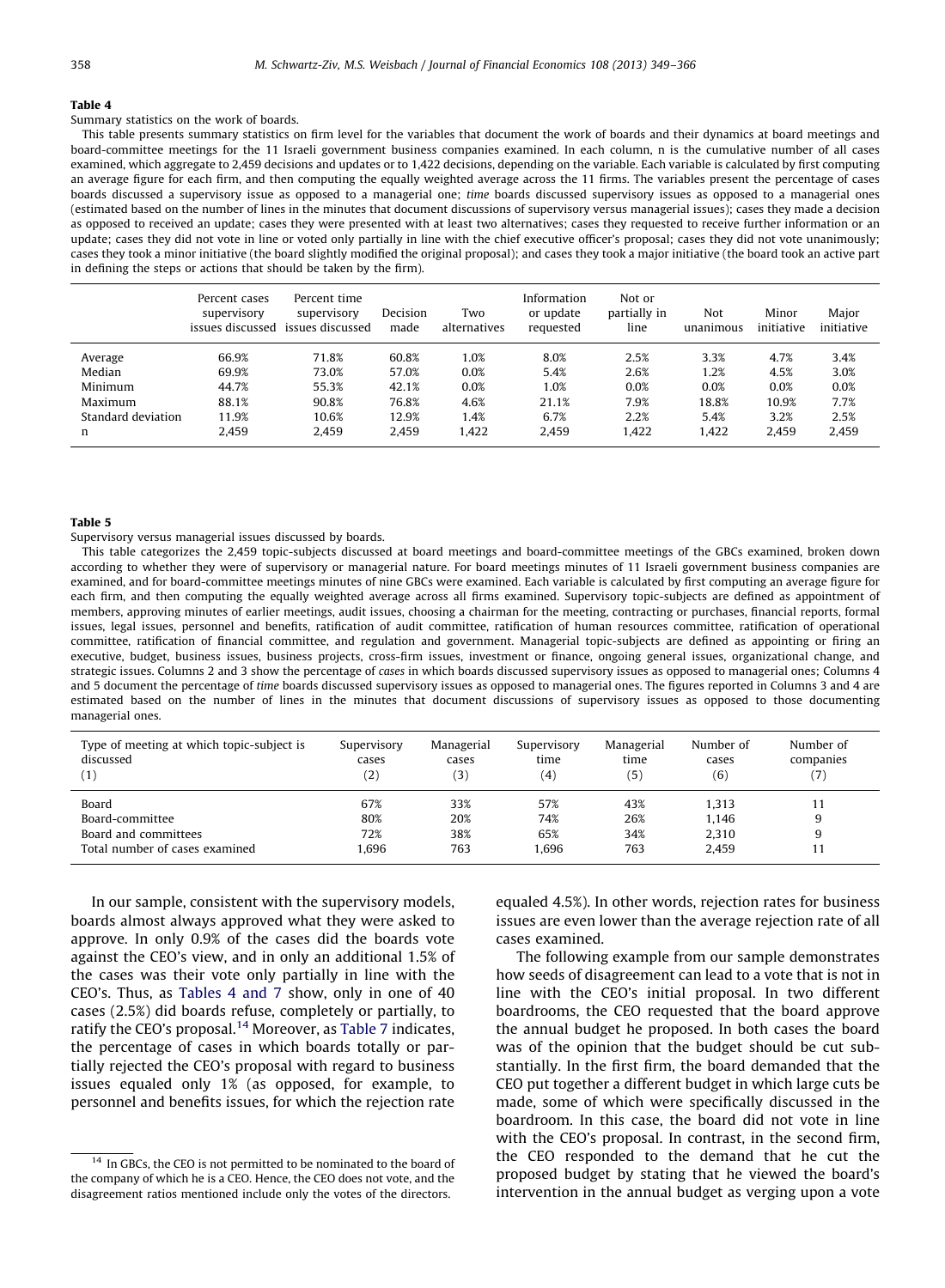<span id="page-10-0"></span>Issues discussed by the boards.

Columns 3 presents the percentage of cases in which each aggregate topic-subject was discussed, out of the 2,459 cases in which the boards of the 11 Israeli government business companies examined received an update or made a decision at a board meeting or a board-committee meeting. Columns 4 and 5 provide a breakdown of the percentage of updates given versus the percentage of decisions made, on a topicsubject level; that is, for each topic-subject the percentage of cases in which the board was provided with an update, as opposed to the percentage of the cases in which the board made a decision.

| Aggregate<br>topic-subject<br>(1) | Total<br>number of<br>decisions<br>and<br>updates<br>(2) | Percent of all<br>topic-<br>subjects<br>discussed<br>(3) | Percent of<br>topic-<br>subject<br>delivered<br>as an<br>update<br>(4) | Percent of<br>topic-<br>subject for<br>which<br>decision<br>was made<br>(5) |
|-----------------------------------|----------------------------------------------------------|----------------------------------------------------------|------------------------------------------------------------------------|-----------------------------------------------------------------------------|
| Audit and<br>contracting          | 685                                                      | 28%                                                      | 48%                                                                    | 52%                                                                         |
| <b>Business</b><br>issues         | 587                                                      | 24%                                                      | 67%                                                                    | 33%                                                                         |
| Financial<br>issues               | 363                                                      | 15%                                                      | 39%                                                                    | 61%                                                                         |
| Formal issues                     | 361                                                      | 15%                                                      | 4%                                                                     | 96%                                                                         |
| Personnel<br>and benefits         | 463                                                      | 19%                                                      | 33%                                                                    | 67%                                                                         |
| Percent                           |                                                          | 100%                                                     | 42%                                                                    | 58%                                                                         |
| Number of<br>cases                | 2.459                                                    |                                                          | 1,037                                                                  | 1.422                                                                       |

of no confidence in him. This tactic worked for this CEO, and the meeting concluded with the board approving the budget he proposed. This example also illustrates how directors can disagree with the CEO prior to voting, however, when they vote, they often nonetheless vote in line with the CEO's wishes.

The low frequency of disagreement highlights that by the time of voting, boards usually prefer to have their disagreements with the CEO resolved. The findings also imply that the prediction made in [Song and Thakor \(2006\)](#page-17-0), [Adams and Ferreira \(2007\)](#page-17-0), and [Harris and Raviv \(2008\)](#page-17-0) – that boards will vote against the CEO's proposal – occurs in practice only to a very limited extent. In contrast, the results are consistent with the [Warther \(1998\)](#page-17-0) prediction that boards usually vote in favor of management's proposal. Moreover, the low frequency of disagreement suggests that proceeding from the assumption that the CEO will be the one making decisions in practice is a reasonable approach (see [Hermalin and Weisbach, 1998;](#page-17-0) [Graziano and Luporini,](#page-17-0) [2003](#page-17-0); [Dominguez-Martinez, Swank, and Visser, 2008](#page-17-0)). It appears that once the board has chosen a CEO, which is indeed a major decision entrusted to the board, the CEO is usually the one making the firm's major decisions.

These findings are in line with prior interview-based studies on large publicly traded corporations. [Mace](#page-17-0) [\(1971\)](#page-17-0) concludes that boards do not usually ask discerning questions, or in the terms of [Patton and Baker \(1987\)](#page-17-0), that they ''refuse to rock the boat''. Similarly, [Lipton and](#page-17-0) [Lorsch \(1992\)](#page-17-0) report that in their sample, directors almost always attempt to avoid confrontation with the CEO. The similarity between these findings from publicly traded companies with ours suggests the description of board

#### Table 7

Boards' votes.

This table reports the 1,422 cases in which the boards of the 11 Israeli government business companies examined made a decision in a board meeting or a board-committee meeting, broken down on the aggregate topic-subject level. The table reports whether the decision made by the board was either not in line or only partially in line with the chief executive officer's initial proposal, and the percentage of cases in which boards voted unanimously. Cases in which one or more director did not vote as the others, whether opposing the opinion of the other directors or abstaining, were regarded as non-unanimous votes.

| Aggregate topic-<br>subject | Cases vote not in<br>line or partially<br>in line with CEO | Cases vote not Number<br>unanimous | of cases |
|-----------------------------|------------------------------------------------------------|------------------------------------|----------|
| Audit and contracting       | 2.0%                                                       | 2.3%                               | 354      |
| <b>Business issues</b>      | 1.0%                                                       | 2.6%                               | 192      |
| Financial issues            | 4.5%                                                       | 4.1%                               | 221      |
| Formal issues               | 0.6%                                                       | 0.3%                               | 347      |
| Personnel and benefits      | 4.5%                                                       | 4.2%                               | 308      |
| Total                       | 2.5%                                                       | 2.5%                               | 1.422    |

behavior from these GBC Israeli companies is not specific to government-run companies, but instead characterizes board behavior more generally.

## 5.4. Firings of top management

In most of the supervisory models, the goal of monitoring management is to evaluate the CEO and, if warranted, replace him. The data on board minutes are different from the typical study of CEO turnover in that there are many fewer turnovers in this sample than in a large sample of firms over a number of years. Because we examine only 11 firms, each for one year, and the median CEO turnover rate for all GBCs is 3.14 years, the expected number of turnovers for the 11 firms in our sample is approximately four.<sup>15</sup> Coincidentally, four of the sample firms replaced, or were in the process of replacing their CEO during the year for which we have the minutes data.

As [Weisbach \(1988\)](#page-17-0), [Cornelli, Kominek, and Ljungqvist](#page-17-0) [\(2012\)](#page-17-0) and others argue, in empirical research on CEO turnover based on public information, it is difficult to determine whether the CEO retired voluntarily or if the departure was actually forced. One advantage of having the data on board minutes is that, unlike with large samples constructed based on only publicly available information, we know with certainty whether a CEO was fired or left voluntarily, as well as details of the process by which he left. Knowing such details potentially sheds light on the way in which boards monitor, and highlights once again, the advantage of using minutes data. To emphasize this point further, consider the following estimates of the fraction of CEO turnovers that are forced. Spencer [Stuart \(2004\)](#page-17-0) reports this fraction equals 4% for Standard & Poor's 500 firms based on the press releases of the company from which the CEO departed;

<sup>&</sup>lt;sup>15</sup> The calculation for median CEO turnover rate is based on data on all GBCs, for the years 1997–2007. This data was taken from an internal database of the Government Companies Authority.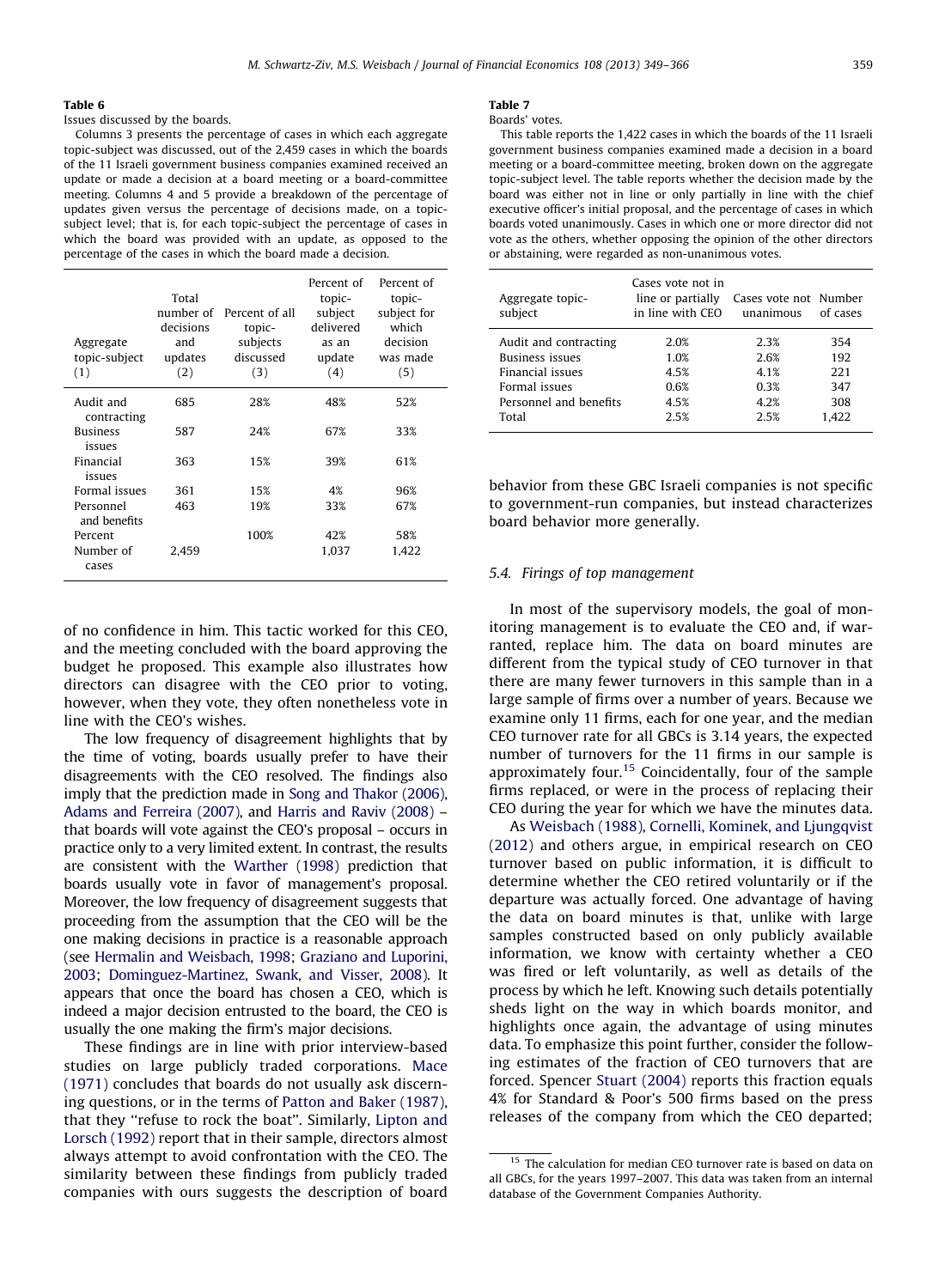[Huson, Malatesta, and Parrino \(2004\)](#page-17-0) report a 16% fraction for large public firms based on data from the Wall Street Journal; and [Taylor \(2010\)](#page-17-0) reports this figure equals 17% using a similar approach to [Huson, Malatesta, and](#page-17-0) [Parrino \(2004\).](#page-17-0)

In our sample, at least two of the four departures would have appeared to be voluntary based on all publicly available information but, in fact, were coerced.<sup>16</sup> Consider the following case: A young CEO was very successful in launching new projects and finding funding for them, but less successful in managing the daily operation of the firm and in maintaining employee relations. The operational indicators, which were reported to the board on an ongoing basis, deteriorated to such an extent that the CEO stopped reporting them to the board. After many months, the directors agreed among themselves that this CEO was not the optimal one. Some of the directors communicated this conclusion to the CEO on several occasions. The CEO, realizing he was no longer welcome, sought and found a rewarding executive position in a large public firm. The only information that surfaced to the media was a standard announcement to the effect that the CEO decided to accept a new position and that the firm thanked him for his significant contribution.

This issue highlights that substantial gaps exist between what one can infer from publicly available information and the way in which things actually occur. The existence of coerced departures such as this one suggests that prior studies based on publicly available information are probably not able to capture more subtle actions boards take and therefore, are also likely to undercount the fraction of CEO departures for which the board takes an active role in removing the CEO.

# 6. The managerial approach to boards of directors

In contrast to the supervisory view of boards, the managerial approach predicts that boards will be active decision makers. In this section, we present evidence from our sample that supports the managerial approach.

# 6.1. Active decision making

The managerial approach presumes the board plays an active role in the firm that goes beyond simply monitoring managers. In particular, it can affect the projects the firm undertakes (e.g., [Song and Thakor, 2006](#page-17-0)) or the scale of investments it chooses [\(Harris and Raviv, 2008](#page-17-0)). As [Adams](#page-17-0) [and Ferreira \(2007\)](#page-17-0) and [Malenko \(2011\)](#page-17-0) stress, ongoing communication between the board and the CEO allows the board both to monitor and to assist the CEO in making optimal decisions. The key underlying assumption in this approach is that boards are active decision makers and that monitoring is part of the decision-making process. Accordingly, the managerial approach typically views making decisions and monitoring as complementary activities.

In contrast, most of the supervisory-based models examine the way in which the board's monitoring intensity affects the board's decision to retain or fire the CEO [\(Hermalin and Weisbach, 1998](#page-17-0); [Almazan and Suarez,](#page-17-0) [2003](#page-17-0); [Graziano and Luporini, 2003;](#page-17-0) [Hermalin, 2005](#page-17-0); [Dominguez-Martinez, Swank, and Visser, 2008](#page-17-0); [Laux,](#page-17-0) [2008](#page-17-0)). Usually in these models, the board will not limit the CEO's actions, since allowing the CEO free rein enables the board to acquire a signal about the CEO's quality. Hence, in supervisory-based models, the board observes the CEO's actions, and its main function is to evaluate the CEO based on these actions.

A first measure of the importance of the managerial models is the extent to which boards make managerial decisions. In fact, in our sample, boards received formal opportunities to make decisions quite frequently. [Table 4](#page-9-0) indicates that weighting by firm, in 61% of the cases boards made a decision, as opposed to only receiving an update. Columns 4 and 5 of [Table 6](#page-10-0) break down the aggregate number of decisions made and updates supplied on the topic-subject level. Decisions are most common for the formal issues aggregate topic-subjects category, in which 96% of issues were voted on. They are least common for the business issues aggregate topicsubjects category, for which in two-thirds of the cases the board received an update instead of making a decision.

We next consider whether directors made requests to receive further information or an update. Such requests can indicate whether the board is an active monitor (as suggested by the managerial approach) or a passive one (as implied by the supervisory approach). [Table 4](#page-9-0) shows that, on firm level, boards of a given firm requested to receive further information or an update in 8% of the cases. The difference across firms was large, ranging from 1% of the cases for one firm to 21% for another firm. Columns 3 and 4 of [Table 8,](#page-12-0) which aggregate all 2,459 cases, indicate that on average boards requested to receive further information or an update in 11% of the cases. However, not all information requested by directors was necessarily provided to them. It is not possible to know exactly how often the directors received the information they requested, because such information is often provided outside the boardroom.

The following example illustrates a typical situation in which a board can monitor actively by requesting further information. In each of two large firms, the board was requested to approve an early retirement plan pertaining to a substantial number of employees. The plan entailed heavy costs for each firm. In the first firm, the CEO reminded the board that it had discussed the issue 2 years earlier and, at that time, had approved the early retirement of a large number of employees (yet, many directors had changed since the discussion the CEO was referring to had taken place). The CEO explained that the current request was within the framework of what had been discussed and approved by the board at that time. A director asked what the costs of hiring new employees were compared with the existing alternative. The CEO replied that the new employees will cost less than the current ones and reported a figure that summarized the costs entailed by the plan. However, he did not explain

<sup>&</sup>lt;sup>16</sup> This discussion is based on short interviews with directors of the firm involved.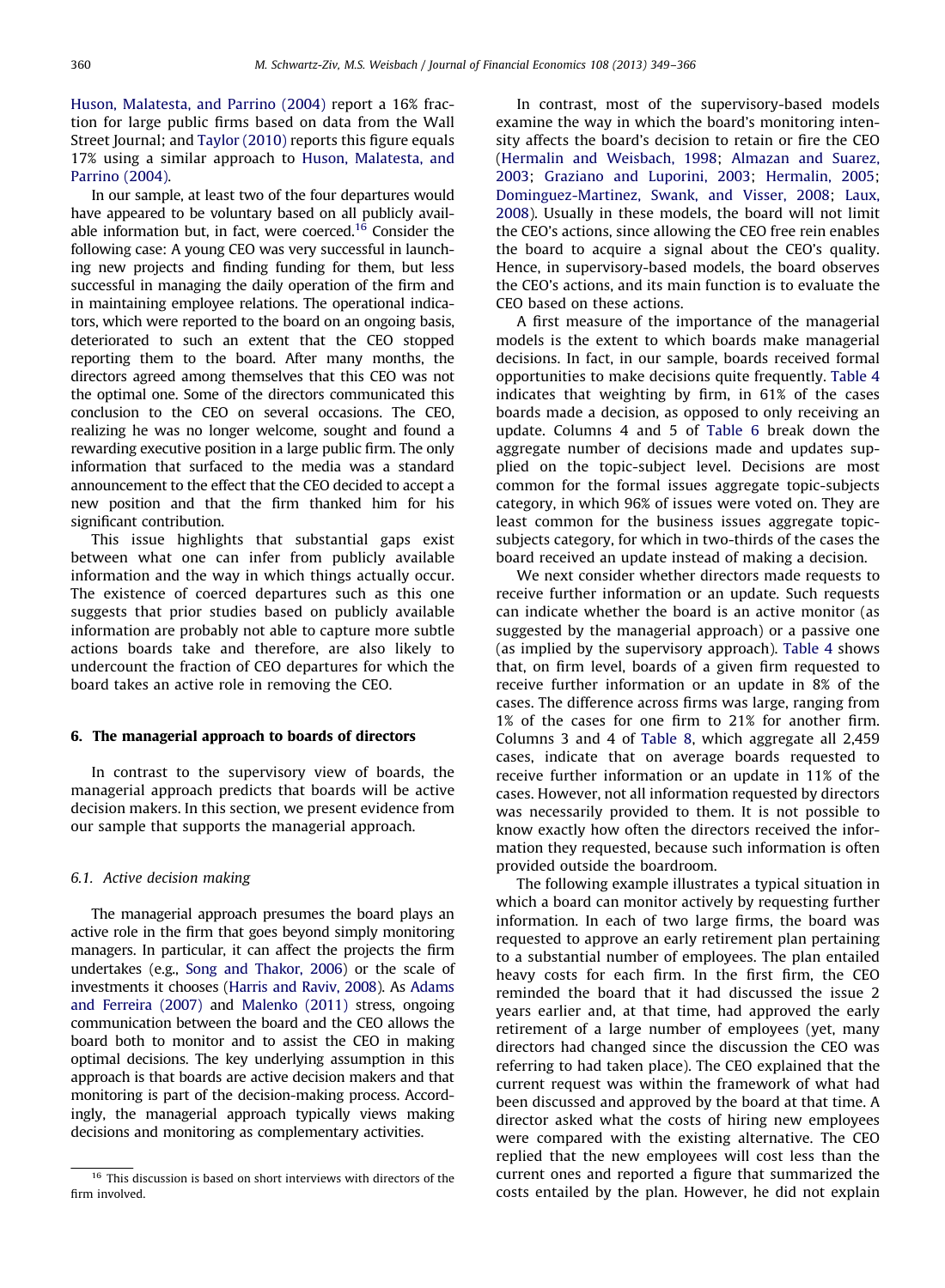<span id="page-12-0"></span>Board activity.

This table reports the 2,459 cases in which the boards of the 11 GBCs examined received an update or made a decision in a board meeting or a boardcommittee meeting, broken down by the topic-subject discussed. Column 3 reports the percentage of cases in which boards requested to receive further information or an update. Columns 5 and 6 report on the topic-subject level whether the boards took a minor initiative or a major initiative, respectively. ''Minor initiative'' is defined as a case in which the board slightly modified the original proposal. ''Major initiative'' is defined as a case in which the board took an active part in defining the steps or actions that should be taken.

| Aggregate<br>topic-subject<br>(1) | Topic-subject<br>(2)                | <b>Board</b><br>requested<br>further<br>information<br>or update<br>(3) | Number of<br>further<br>information<br>or update<br>(4) | Minor<br>initiative<br>(5) | Major<br>initiative<br>(6) | Number of<br>minor or<br>major<br>initiative<br>taken<br>(7) | Total<br>number of<br>cases<br>(8) |
|-----------------------------------|-------------------------------------|-------------------------------------------------------------------------|---------------------------------------------------------|----------------------------|----------------------------|--------------------------------------------------------------|------------------------------------|
| Audit and                         | Audit                               | 26%                                                                     | 71                                                      | 8%                         | 9%                         | 45                                                           | 273                                |
| contracting                       | Contracting or purchases            | 14%                                                                     | 45                                                      | 7%                         | 2%                         | 28                                                           | 319                                |
|                                   | Legal                               | 9%                                                                      | 8                                                       | 7%                         | 2%                         | 8                                                            | 85                                 |
|                                   | Ratification audit committee        | 0%                                                                      | $\Omega$                                                | 0%                         | 0 <sup>2</sup>             | $\Omega$                                                     | 8                                  |
| Audit and contracting total       |                                     | 18%                                                                     | 123                                                     | 7%                         | 5%                         | 81                                                           | 685                                |
|                                   | Business issues Business issues     | 4%                                                                      | 2                                                       | 0%                         | 2%                         | $\mathbf{1}$                                                 | 50                                 |
|                                   | <b>Business projects</b>            | 14%                                                                     | 24                                                      | 7%                         | 2%                         | 15                                                           | 174                                |
|                                   | Cross-firm issues                   | 21%                                                                     | 16                                                      | 7%                         | 10%                        | 13                                                           | 77                                 |
|                                   | Ongoing general issues              | 5%                                                                      | 7                                                       | 0%                         | 0 <sup>2</sup>             | $\Omega$                                                     | 135                                |
|                                   | Ratification operational committee  | 0%                                                                      | $\Omega$                                                | 11%                        | 0 <sup>2</sup>             | 1                                                            | 9                                  |
|                                   | Regulation and government           | 9%                                                                      | 11                                                      | 4%                         | 3%                         | q                                                            | 127                                |
|                                   | Strategic issues                    | 27%                                                                     | 4                                                       | 13%                        | 7%                         | 3                                                            | 15                                 |
| <b>Business issue total</b>       |                                     | 11%                                                                     | 65                                                      | 4%                         | 3%                         | 42                                                           | 587                                |
| Financial issues Budget           |                                     | 17%                                                                     | 18                                                      | 6%                         | 4%                         | 10                                                           | 106                                |
|                                   | Financial reports                   | 16%                                                                     | 20                                                      | 9%                         | 6%                         | 19                                                           | 128                                |
|                                   | Investment or finance               | 8%                                                                      | 9                                                       | 8%                         | 0 <sup>2</sup>             | 9                                                            | 118                                |
|                                   | Ratification of financial committee | 0%                                                                      | $\Omega$                                                | 0%                         | 0%                         | $\theta$                                                     | 11                                 |
| Financial issues total            |                                     | 13%                                                                     | 47                                                      | 7%                         | 3%                         | 38                                                           | 363                                |
| Formal issues                     | Approving past minutes              | 0%                                                                      | $\Omega$                                                | 0%                         | 0 <sup>2</sup>             | $\Omega$                                                     | 191                                |
|                                   | Choosing chairman for meeting       | 0%                                                                      | $\Omega$                                                | 0%                         | 0 <sup>2</sup>             | $\Omega$                                                     | 38                                 |
|                                   | Formal issues                       | 0%                                                                      | $\Omega$                                                | 0%                         | 1%                         | 1                                                            | 70                                 |
|                                   | Appointment of members              | 0%                                                                      | $\Omega$                                                | 2%                         | 5%                         | 4                                                            | 62                                 |
| Formal issues total               |                                     | 0%                                                                      | $\Omega$                                                | 0%                         | 1%                         | 5                                                            | 361                                |
| Personnel and                     | Appointing or firing executive      | 0%                                                                      | $\Omega$                                                | 9%                         | 28%                        | 25                                                           | 68                                 |
| benefits                          | Organizational change               | 5%                                                                      | 1                                                       | 0 <sup>2</sup>             | 10%                        | $\overline{2}$                                               | 20                                 |
|                                   | Personnel and benefits              | 11%                                                                     | 38                                                      | 5%                         | 5%                         | 36                                                           | 345                                |
|                                   | Ratification of HR committee        | 0%                                                                      | $\Omega$                                                | 0 <sup>2</sup>             | 0 <sup>2</sup>             | $\Omega$                                                     | 30                                 |
| Personnel and benefits total      |                                     | 9%                                                                      | 42                                                      | 5%                         | 8%                         | 63                                                           | 463                                |
| Total                             |                                     | 11.0%                                                                   | 270                                                     | 5.1%                       | 4.2%                       | 228                                                          | 2.459                              |

what assumptions were made when calculating this figure, which costs were included, and which were left out. Nevertheless, the information provided by the CEO was sufficient for the board to approve the CEO's request.

In the second firm, the directors also asked about the cost of the early retirement program. The CEO of this firm provided the board with detailed figures regarding the different costs associated with the program, including direct and indirect costs. Nevertheless, the board wanted to receive additional information regarding the specific criteria that would be used to determine which employees would be entitled to retire early. In addition, it requested to know the specific professions from which the company was planning to hire new employees in place of those who would retire. Only after the board received this information at the following meeting, and discussed the information provided, did it approve the CEO's request.

# 6.2. Taking an initiative

A basic difference between the managerial and the supervisory approach concerns the activity of the board and the way in which it takes initiative to perform tasks it is

not specifically requested to do. The managerial approach views boards as active decision makers, suggesting that they take initiatives to help them make better decisions. In contrast, the supervisory approach predicts that boards only passively observe the decisions made by the CEO and that they are not actively involved in making these decisions.

To study the tendency of boards to make their own active contribution, we examine how often initiatives were taken by the boards in our sample. We break down these initiatives into ''minor initiatives'', which are situations in which the board slightly modified the CEO's original proposal, and ''major initiatives'', in which the board took an active part in defining the steps or actions that should be taken. To illustrate the kind of activity that we classified as a major initiative consider the following example. One of the companies examined provided a substantial number of cars to their employees (as part of the compensation the employees received). The board was requested to approve the firm's policy as to which employees were eligible to receive a car. One director encouraged the board to examine this issue in more detail. During two meetings the board examined carefully who was entitled to receive a vehicle, which type of vehicle employees of different rank were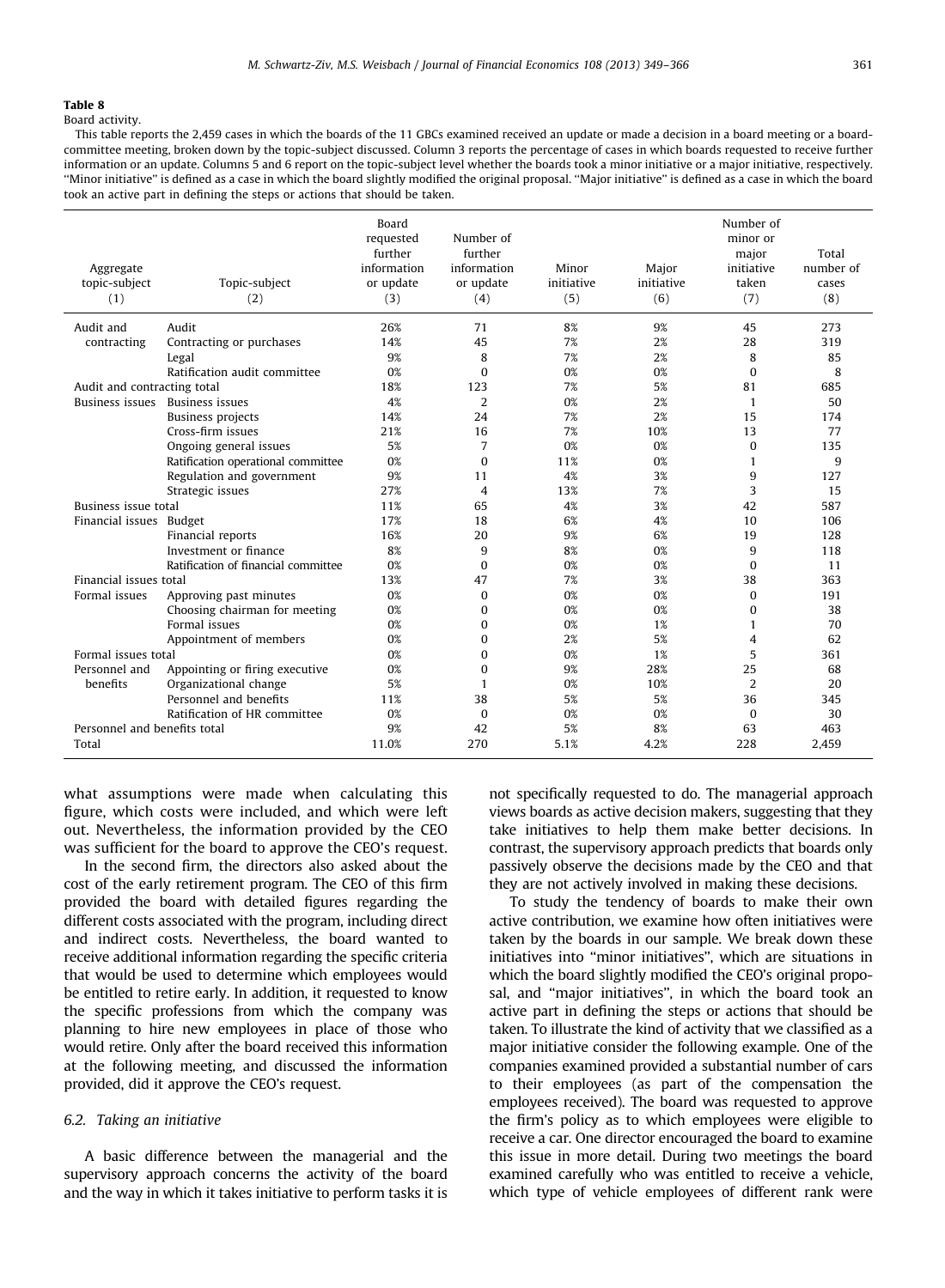entitled to receive, and how the firm's policy compared with that of other companies. Following this discussion, the board formulated and approved a new policy on this issue, which was implemented by the firm.

[Table 4](#page-9-0) shows that, averaging by firm, boards took a minor initiative or a major initiative in 4.7% and 3.4% of the cases, respectively. Columns 5 through 7 of [Table 8](#page-12-0) present comparable numbers, weighting each of the 2,459 issues equally. These columns indicate that the boards examined took a minor or a major initiative in 5.1% and 4.2% of the topic-subjects discussed, respectively. Therefore, in 9.3% of the cases, boards took some kind of an initiative.

Furthermore, an indication of the activeness of the board is the percentage of cases in which the board took some kind of action: either did not vote in line with the CEO, requested further information or an update, or took an initiative of some type. At least one of these actions occurred in 19.2% of all cases in the sample. Moreover, given that a number of cases (issues) are discussed in each meeting, in 252 of the 402 meetings (63% of the meetings) at least one of the three actions was taken. This figure implies that when boards meet, the majority of the time they take some kind of action.

# 6.3. Which directors were active?

One advantage of having data on board meeting minutes is that it is possible to know exactly which particular directors took actions at each meeting. Of the 128 individuals serving as directors during the period for which minutes were examined, we are able to link at least one action (the director requested further information or an update, took an initiative, or did not vote as all the other directors voted) to 55 directors. Of these 55 directors, 23 took at least five actions. We refer to these 23 directors as ''active directors'' and to the other 105 serving directors as ''reserved directors''. It seems evident that there is wide variation in activity across directors, and also across boards, because the 23 active directors serve on just seven of the 11 boards in the sample.<sup>17</sup>

In Table 9 we compare the active directors to the reserved ones. As this table indicates, the active directors were relatively older and more experienced than the reserved directors. The active directors average 57.2 years old, while the reserved directors were on average 49.8 years old. In addition, the active directors possessed more executive experience, with an average of 12.6 years of executive experience compared with an average of 6.8 years for the reserved ones. Finally, Table 9 indicates that the educational background of the active directors is not noticeably different from that of the reserved directors.

# 6.4. On which issues did boards take action?

Column 4 of [Table 8](#page-12-0) documents that the most common topic-subjects for which requests for further information

#### Table 9

#### Active directors.

This table reports information on the background of the active directors serving on the boards of the 11 Israeli government business companies for which minutes were examined. An active director is defined as a director who has taken five or more actions during the year examined. An action is defined as a case in which a single director can be identified from the minutes as the director who requests to receive further information or an update, takes an initiative, or does not vote as the other directors. Directors for which only zero to four actions are documented in the minutes are classified as reserved directors. The table reports for both active directors and reserved directors the average years of experience, average years of executive experience, percentage with an MA or MBA, average age, and percentage of women, as well as the number of directors included in each category.

|                       | Years of<br>experience | Years of<br>executive<br>experience MBA Age | MA<br>$_{\text{or}}$ |          | Women | n   |
|-----------------------|------------------------|---------------------------------------------|----------------------|----------|-------|-----|
| Active<br>directors   | 29.4                   | 12.6                                        |                      | 48% 57.2 | 39%   | 23  |
| Reserved<br>directors | 22.5                   | 6.8                                         | 44%                  | 49.8     | 35%   | 105 |
| All<br>directors      | 23.8                   | 7.9                                         |                      | 45% 51.2 | 36%   | 128 |

or an update were made and initiatives were taken are audit issues, contracting or purchase, and personnel and benefits, all of which we classify as supervisory issues. Examples of cases that were categorized under these topicsubjects include a board that was requested to approve that the firm hire a specific consulting company (contracting or purchase), or that the firm hire a specific deputy recommended by the CEO (personnel and benefits). The finding that boards requested to receive further information or an update on these types of issues implies that the boards in our sample tended to exert effort with respect to the supervisory issues rather than the managerial ones. The fact that directors' activity was focused on supervisory issues provides further evidence for the supervisory approach. Nevertheless, the activeness and initiation of boards also implies that boards are not passive observers as suggested by the supervisory approach. Instead, they are active, as implied by the managerial approach.

# 6.5. Dissension

[Leblanc and Gillies \(2005\)](#page-17-0), [Merchant and Pick \(2010\)](#page-17-0), and many practitioners argue that an effective board meeting should involve disagreement among the directors, at least when an issue is initially brought up for discussion. The idea is that disagreement encourages critical thinking by directors. A board in which matters are routinely approved without discussion is thought not to be providing much value to the firm. Nevertheless, [Leblanc and Gillies \(2005\)](#page-17-0) argue that it is desirable that by the time of voting, the board is able to reach a consensus and vote unanimously.

Many of the models examining the work of boards (both from the managerial and the supervisory approach) do not emphasize dynamics within the boardroom, instead assuming the board is monolithic and makes a group decision around a set of board preferences (e.g., [Hermalin and Weisbach, 1998;](#page-17-0) [Song and Thakor, 2006](#page-17-0);

 $17$  This conclusion is limited by the extent to which it is possible to gauge a director's activity in one year's worth of observation. It is likely that some directors are usually relatively quiet except in particular circumstances in which they are able to provide their unique expertise.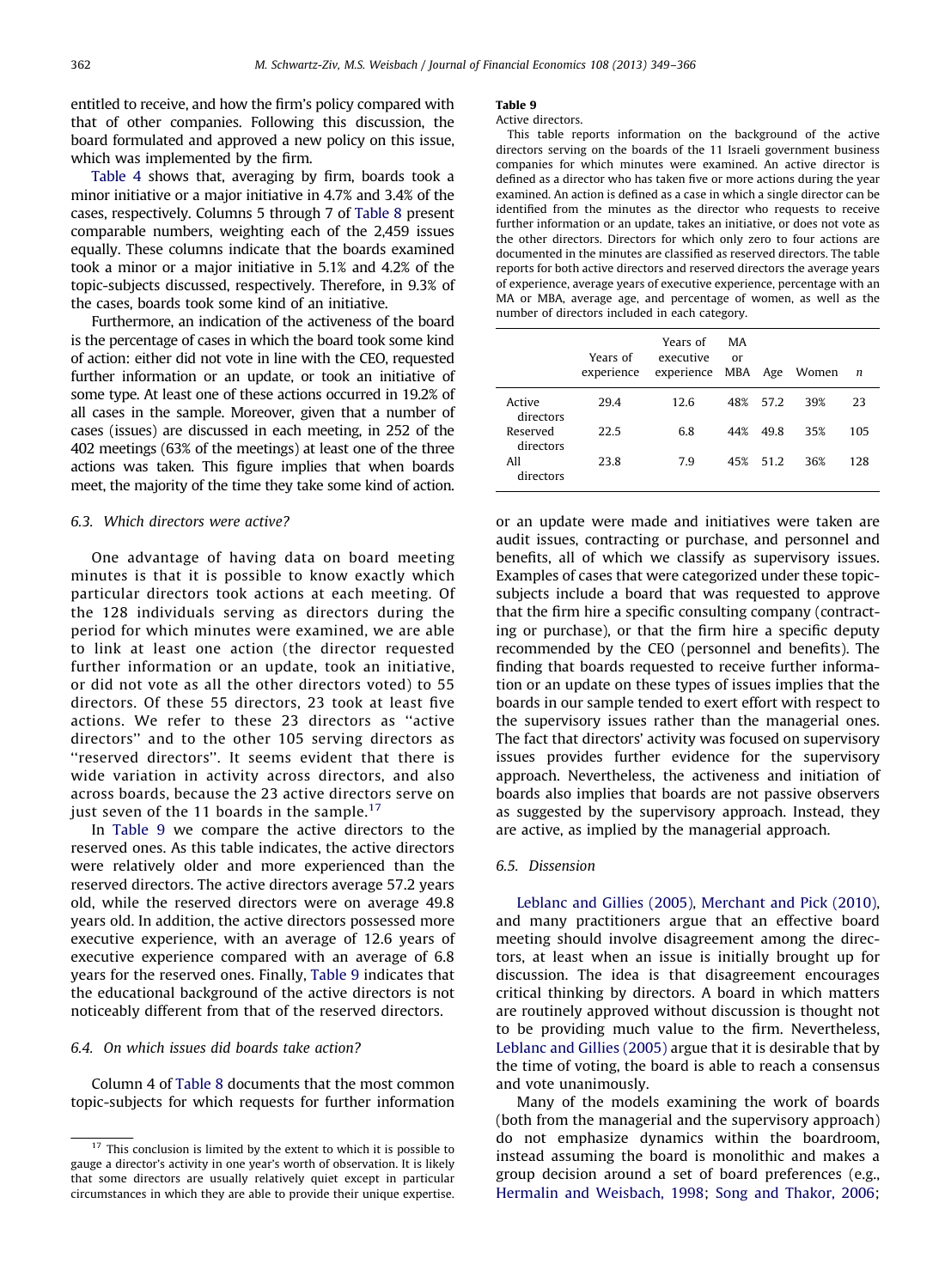[Harris and Raviv, 2008](#page-17-0); [Laux and Laux, 2008](#page-17-0); [Levit, 2011](#page-17-0)). Evaluation of the extent to which this assumption is accurate, or whether models focusing on interactions between directors are more appropriate, requires knowledge of what goes on inside the boardroom, highlighting the importance of the use of data such as we rely on here.

Other models, including [Warther \(1998\),](#page-17-0) [Chemmanur](#page-17-0) [and Fedaseyeu \(2011\)](#page-17-0) and [Malenko \(2011\),](#page-17-0) focus on the interactions between directors who have differing opinions or information. The [Warther \(1998\)](#page-17-0) model suggests that if a director creates dissention by indicating that the CEO is of low quality or the project he proposes is of low quality, that director can be ejected from the board or punished. In equilibrium directors attempt to avoid dissension and to vote unanimously. Continuing this logic, in [Chemmanur and](#page-17-0) [Fedaseyeu \(2011\)](#page-17-0), dissension and coordination costs can lead boards not to vote for the optimal option. [Malenko](#page-17-0) [\(2011\)](#page-17-0) stresses that, to avoid dissension, directors will make an effort to communicate with one another before voting takes place. Consequently, similarly to [Warther \(1998\)](#page-17-0), the model implies that votes will mostly be unanimous.

In our sample, weighted by firm, the board did not vote unanimously in only 3.3% of the cases (see [Table 4\)](#page-9-0); and weighting all issues equally, in 2.5% of the cases [\(Table 7](#page-10-0)). The minutes, however, make clear that active disagreement was common prior to voting. Nonetheless, as [Malenko \(2011\)](#page-17-0) predicts, once voting began, even if the discussion did not conclude with directors completely agreeing with each other, the directors with the minority opinion usually voted with the majority anyway.

From [Table 7](#page-10-0) it is evident that on relatively controversial subjects (e.g., personnel and benefits, as opposed to business issues) on which boards did not vote in line with the CEO, they were also likely to disagree with each other. On the aggregate topic-subjects level, the Pearson correlation between boards not voting in line with the CEO and boards not voting unanimously equals 0.89 ( $p < 0.05$ ,  $n = 5$ ), and on the topic subject level this association equals 0.571  $(p<0.001, n=23)$ . This pattern indicates that both the likelihood that disagreement between the board and the CEO occur, and that dissension among directors occur, depends on the type of issue being discussed.

In sum, the low rates of dissension indicate that at least when directors vote, they tend not to dissent from their peers' opinions. This pattern is consistent with models in which the board is an entity with a single opinion, and also with models such as [Warther \(1998\)](#page-17-0), [Chemmanur and](#page-17-0) [Fedaseyeu \(2011\)](#page-17-0) and [Malenko \(2011\),](#page-17-0) in which in equilibrium votes will be unanimous despite ex ante disagreements. These models, as well as the minutes data presented here, emphasize that dynamics among directors are a major factor in the decision making process of boards, even if boards do end up voting unanimously.

# 7. Summary and conclusions

Boards of directors play a central role in corporate governance. Yet, the way in which they make decisions is a mystery. Their discussions are conducted behind closed doors, and records of who said what, or even the general tenor of the meeting, are generally not publicly available.

Empirical studies of governance generally draw inferences about the roles of the board from publicly available data, and knowing whether these inferences are correct is often difficult. Because of the uncertainty about how boards function in practice, scholars have used wildly different assumptions when constructing formal models of boards of directors. Our knowledge of boards of directors is substantially limited by the private way in which they usually operate.

In this paper, we construct a database consisting of the actual board minutes of a sample of 11 Israeli, governmentcontrolled companies for one year per company. These minutes contain details of who said what at board meetings and board-committee meetings, the actions taken by the directors, and whether dissent among directors and disagreement between the directors and the CEO occurred. Our analysis characterizes the interaction among directors and between them and the CEO, and it illustrates the way in which directors make decisions. Our goal is to evaluate the extent to which models of boards of directors correspond to real-world practice.

The results suggest that most of the time boards play a supervisory role. In our sample, boards usually discussed issues we classify as supervisory, were more likely to receive updates than make decisions, were not presented with alternatives, and almost always voted in line with the CEO. However, we also find evidence suggesting that some of the time they play a managerial role as well. In 63% of the meetings, boards took some kind of action; on firm level, they actively requested further information on 8% of the issues discussed; and they took initiatives on their own in 8.1% of the issues.

Taken together, our findings suggest that boards can be characterized as active monitors. Boards are active, but their main focus tends to be on supervising management rather than dictating the specifics of how the company should be run. This picture of boards, taken from the minutes of their meetings, complements much previous research. Theoretical work has helped to explain how self-interested directors can play an important role in their firms, while empirical work has documented much about the way that they do so. Our findings suggest that incorporating both supervisory and managerial roles simultaneously into future discussions of board behavior is a potentially fruitful research direction. Theoretically, models in which boards can both supervise managers and sometimes take over managerial tasks themselves are likely to be more realistic than those currently in the literature. And empirically, documenting the relative importance of managerial and supervisory roles, as well as the circumstances under which the board fills each one, would be extremely valuable.

We emphasize that there are important limitations of this study. The sample consists of only 11 companies, from one small country, for only one year per company. Equally important, most of these companies are government-controlled, not privately held. Consequently, directors are appointed instead of elected, and their pecuniary incentives are typically smaller than in privately held companies. It is possible that these factors lead the interactions we observe in our sample of companies to be different from those in companies that are more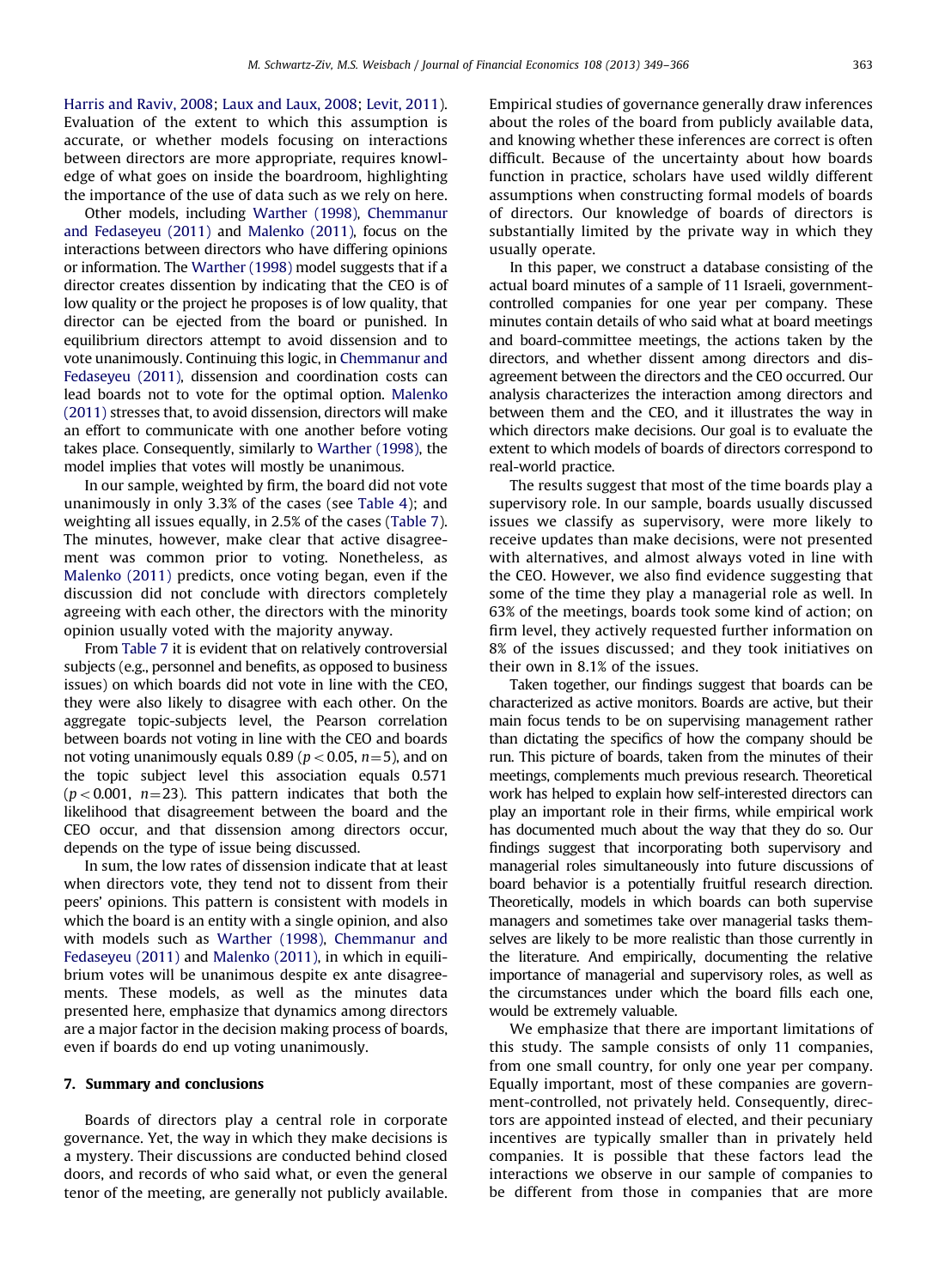representative of the population of worldwide corporations. In particular, we would expect that the existence of monetary incentives as directors receive in most privately held companies are likely to lead boards to be more active than we observe in our sample. The extent to which the sample of Israeli, government-controlled companies' boards is reflective of boards of non-Israeli, nongovernment-controlled companies is unclear. Future research should attempt to perform similar analyses for other samples of companies, to determine the extent to which boardroom dynamics differ across different types of companies, or follow a more or less universal pattern.

These potential differences between our sample firms and other firms notwithstanding, we believe this analysis constitutes an important step in understanding boards of directors. A key limitation to prior research on corporate governance is that in most cases it is impossible to observe exactly what goes on in boardrooms. Minutes data provide a window into how boards actually operate, and as such, highlight and quantify characteristics that allow a relatively thorough understanding of the nature of the work of boards of directors.

## Appendix A

# A.1. Complete coding guidelines

The following coding guidelines were defined in coding the data:

- 1. General information: For each issue discussed, the coding included the name of the company, date of meeting, type of meeting (board or a specific boardcommittee), whether the issue was merely presented as an update or alternatively culminated in a decision made by the board, the number of lines in the minutes documenting the issue discussed, and the total number of pages of minutes of the complete meeting at which the issue was discussed.
- 2. Aggregate topic-subjects: Each topic discussed or decision made in a board meeting or board-committee meeting was coded under one of the following five aggregate topic-subjects: audit and contracting, business issues, financial issues, formal issues, and personnel and benefits. Each of these aggregate topicsubjects includes the following 23 topic subjects (defined in Section A.2 of this Appendix):
	- (a) Audit and contracting: audit issues, contracting or purchases, legal, and ratification of audit committee.
	- (b) Business issues: business issues, business projects, cross-firm issues, ongoing general issues, ratification of operational committee, regulation and government, and strategic issues.
	- (c) Financial issues: budget, financial reports, investment or finance, and ratification of financial committee.
	- (d) Formal issues: appointments of members, approving past minutes of meetings, choosing a chairman for the meeting, and formal issues.
- (e) Personnel and benefits: appointing or firing an executive, organizational change, personnel and benefits, and ratification of human resources committee.
- 3. Supervision: All topic-subjects were divided according to whether they were of supervisory or managerial nature. Supervisory topic-subjects were defined as appointment of members, approving minutes of earlier meetings, audit issues, choosing a chairman for the meeting, contracting or purchases, financial reports, formal issues, legal issues, personnel and benefits, ratification of audit committee, ratification of human resources committee, ratification of operational committee, ratification of financial committee, and regulation and government. Managerial topicsubjects were defined as appointing or firing an executive, budget, business issues, business projects, cross-firm issues, investment or finance, ongoing general issues, organizational change, and strategic issues.
- 4. Presentation of alternatives: These are cases in which the board was presented with at least two alternatives, including cases in which the CEO or management made its own preference clear.
- 5. Further updates: These are cases in which the board requested to receive further information or an update on the subject discussed. In cases in which concerning a single topic-subject the board requested more than one update or further information, this was coded as one request.
- 6. Taking an initiative: When a board actively did something that was meant to improve the company, according to its own understanding, this was coded as either ''minor initiative'' or as ''major initiative''. Minor initiative indicates that the board slightly modified the original proposal. For examples: the board approved a lease it was asked to approve, yet decided to introduce a few revisions of details; the board requested that some moderate action be taken, for instance, that the CEO write a letter to the regulator about an issue discussed at the board meeting; or the board decided to form a committee or appoint a director to handle a certain issue, but when this decision was made it is too early to know whether any action was indeed taken.<sup>18</sup> Major initiative indicates that the board took an active part in defining the steps or actions that should be taken, or delved into an issue it actively requested to discuss. For example: a board requested to examine the company's policy concerning perks (e.g., which employees were eligible to be driven to work, at what times, and under what circumstances), discussed the policy concerning that perk quite thoroughly, and finally, formulated and adopted a new alternative policy; or a board actively sought, both within the boardroom and elsewhere, to change the regulation imposed on the firm.<sup>19</sup>

<sup>&</sup>lt;sup>18</sup> If the minutes of subsequent meetings documented that the board did take a major initiative, it was categorized accordingly for that subsequent meeting.

<sup>&</sup>lt;sup>19</sup> One could argue that this specific coding category is one with a soft definition. For this reason, great care was taken to assure that the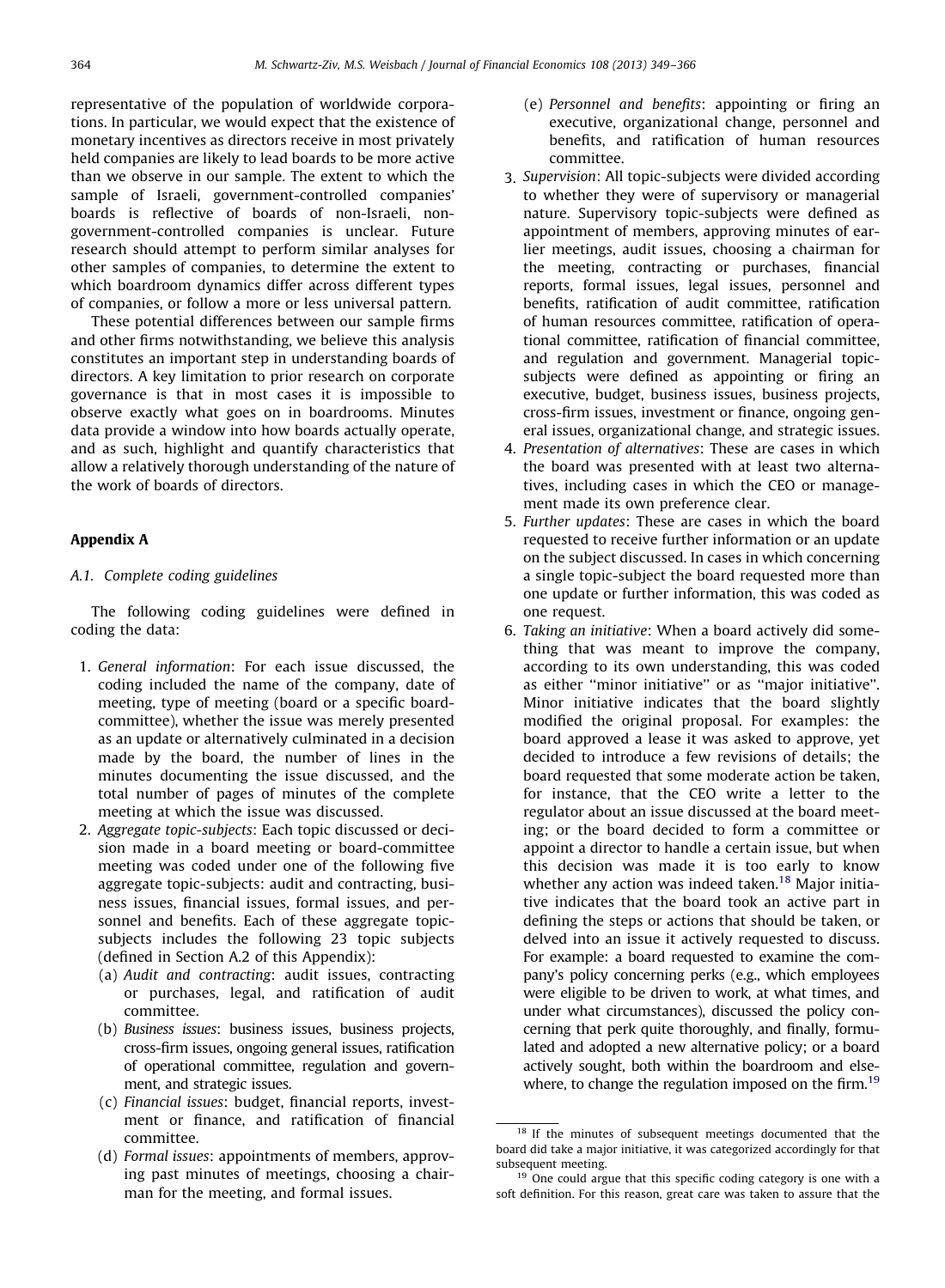- 7. Decision in line with CEO: For each decision made by the board, the decision was coded as either in line, partially in line, or not in line with the CEO's or management's proposal.<sup>20</sup>
- 8. Dissension: These are cases in which a decision was made, and one or more of the directors did not vote as the others (either opposing them or abstaining).
- 9. Size of board and board composition: For each meeting, the total number of attending directors was coded, along with the number of attending women directors, directors from ethnic minority members (Arabs), and outside directors.<sup>21</sup>
- 10. No serving CEO: These are cases in which the firm had no CEO at the time the board or board-committee meeting was held.
- 11. Consistency: To assure consistent standards all coding was executed by a single person (one of us).<sup>22</sup> who reviewed the coding several times.

# A.2. List of topic-subjects

Each topic discussed or decision made in a board or board-committee meeting was coded under one of the following 23 topic-subjects.

- 1. Appointing or firing an executive: Executives include the CEO, his deputies, and the auditor.
- 2. Appointment of members: To board-committees or boards of subsidiary firms.
- 3. Approving minutes of past meetings: Formal approval of the minutes by the board.
- 4. Audit: Audit reports and audit issues regarding the firm.
- 5. Budget: Updates, suggested changes, and projected budget.
- 6. Business issues: A standard business issue. For instance, in the case of a bank, waiving part of a problematic debt.
- 7. Business project: Data regarding a specific project the firm or a subsidiary had undertaken or ad considered undertaking.
- 8. Choosing a chairman for the meeting: For companies that do not have a permanent chairman and elect one for each board meeting.
- 9. Contracting or purchases: Contracts regarding purchasing raw materials, supplies, real estate, or services, for example, from advisers and external accountants. This category also includes problems that could arise within contractual relation.
- 10. Cross-firm issues: An issue with across-the-firm implications (for example, proposed changes in the customer service or moving the offices to a new location), or the plans of a specific unit that have ramifications and implications for the firm at large.
- 11. Financial reports: Discussions regarding the financial reports and the assumptions upon which they rely.
- 12. Formal issues: Issues that must receive the formal approval of the board, such as granting the authority to sign a contract or financial reports or to represent the firm in a general meeting.
- 13. Investment or finance: Issues regarding money invested, borrowed from banks or the government, or raised from institutional investors or the stock market, and also issues regarding the firm's floating stock.
- 14. Legal: Legal issues, including insurance.
- 15. Ongoing general issues: Ongoing continuing issues in the life of the firm, including brief anecdotal updates on issues previously discussed by the board. Most board meetings commenced with such brief updates presented by the CEO or chairman. When distinct issues were discussed in detail, each was coded separately.
- 16. Organizational change: Structural changes in the firm.
- 17. Personnel and benefits: Employee benefits (e.g., receiving bonuses or leasing cars), behavioral problems among employees, changes in the total number of employees, general policies regarding employees, and a limited range of issues regarding compensation and benefits received by the directors.
- 18. Ratification of audit committee: A decision made by the audit board-committee that was only briefly presented to the board, to allow ratification of the decision.
- 19. Ratification of financial committee: A decision made by the financial board-committee that was only briefly presented to the board, to allow ratification of the decision.
- 20. Ratification of human resources committee: A decision made by the human resource board-committee that was only briefly presented to the board, to allow ratification of the decision.
- 21. Ratification of operational committee: A decision made by the operational board-committee that was only briefly presented to the board, to allow ratification of the decision.
- 22. Regulation and government: Relation with the government, whether as regulator, shareholder, or otherwise. Examples of issues included are fees determined by the regulator, dividends the government demanded, and privatization.
- 23. Strategic issues: Discussions pertaining to the strategic business plan of the firm, or at least of a major activity of the firm, for the following years.

<sup>(</sup>footnote continued)

coding be conducted according to consistent standards. After the coding was completed, apart from the general rechecking of all of the coding, the coding of this specific category was carefully reexamined throughout all minutes examined.

<sup>&</sup>lt;sup>20</sup> In cases in which the chairman received a monthly salary and, accordingly, dedicated most of his time to the firm, it is generally evident from the minutes that in the boardroom his views were coordinated and aligned with those of the CEO. In these cases, the chairman usually complemented the CEO and vice versa. Accordingly, views of chairmen who receive monthly salaries were regarded and coded as identical to those of the CEO. In contrast, in firms in which the chairman was compensated only on a base of board and boardcommittee meetings he attended, his views were not always coordinated and aligned with those of the CEO and, therefore, he was regarded as a board member and his views were coded accordingly as views of the board.

 $21$  Inside directors were defined as government employees and firm employees.

 $22$  This was also due to the confidentiality of the minutes, which were made available to the authors with the proviso that virtually only they be allowed access to them.